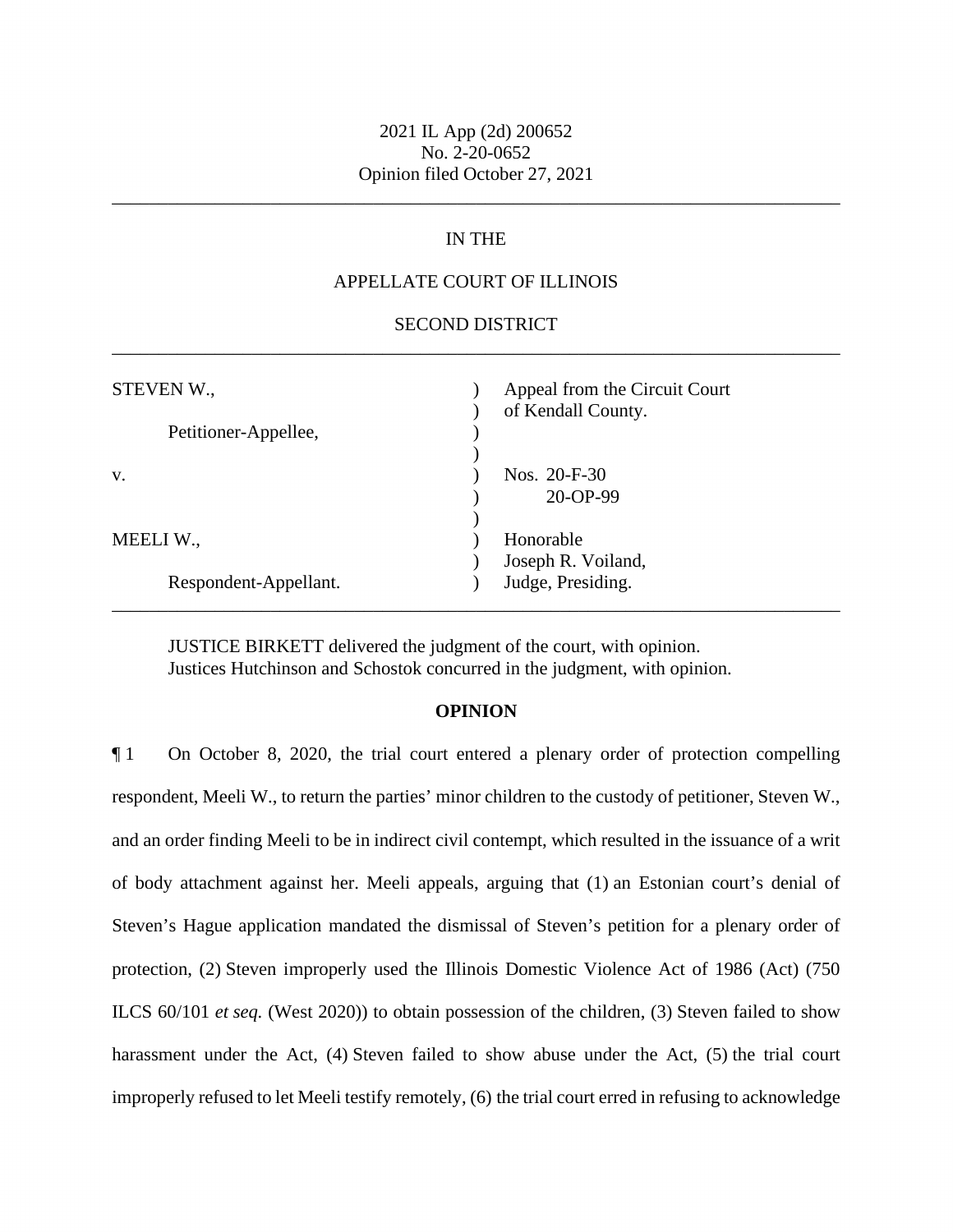that Steven purportedly signed a "residency document" consenting to the children's residence in Estonia, and (7) the trial court improperly relied on falsified evidence in entering the plenary order. Because we find that Steven failed to show harassment under the Act, we reverse the trial court's issuance of the plenary order of protection and vacate the trial court's contempt order and writ of body attachment against Meeli.

### ¶ 2 I. BACKGROUND

 and Meeli were married in Tartu, Estonia. The parties produced two children while married: J.W. While the family lived in Plano, J.W. was enrolled in an elementary school there. ¶ 3 We summarize the relevant facts from the record on appeal. On November 24, 2012, Steven and S.W, who were born in November 2012 and April 2016, respectively. J.W. was born in Estonia and S.W. was born in Downers Grove. The family resided in Clarendon Hills between July 2015 and January 2018 and then moved to Plano, where they lived from January 2018 to January 2020.

 left Illinois for another trip to Estonia. Steven testified that the family planned to return to Illinois on January 24, 2020, as reflected by their round-trip tickets. On January 24, 2020, while in Estonia, Meeli and Steven purportedly disagreed whether the family—specifically the children—were to in Estonia with Meeli. On March 31, 2020, Steven filed his verified petition for an emergency ¶ 4 Between July 2015 and January 2020, the family traveled to and from Estonia "on several occasions," after purchasing round-trip airline tickets for each visit. On January 8, 2020, the family remain in Estonia indefinitely. Eventually, Steven returned to Illinois, while the children remained order of protection (No. 20-OP-99 (order of protection case)) to obtain a court order prohibiting Meeli from continuing to withhold the children from Steven. That same day, Steven also filed his emergency petition to allocate parental responsibilities or, alternatively, for injunctive relief (20- F-30 (family case)).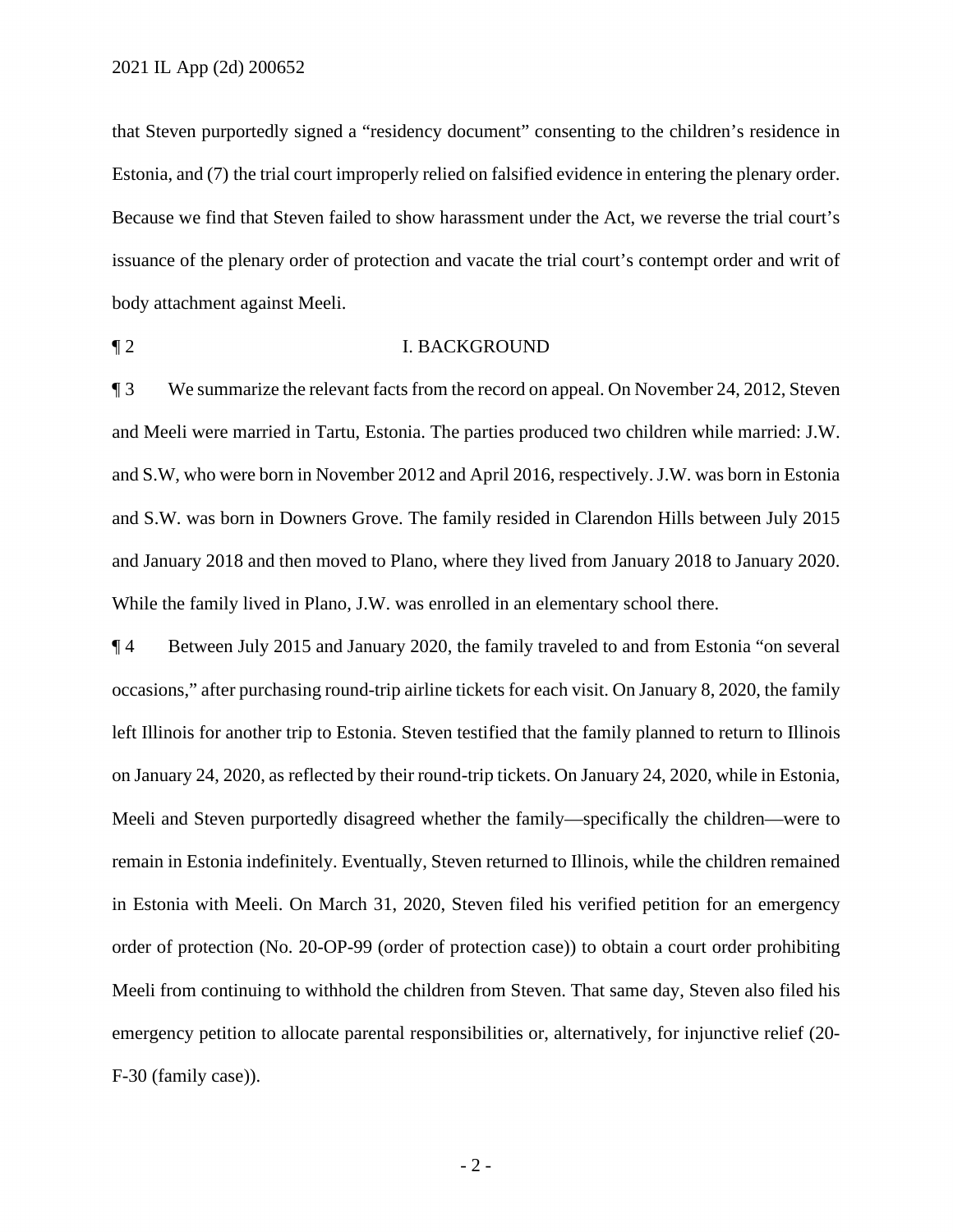## ¶ 5 A. Steven's Allegations

 ¶ 6 An affidavit was attached to Steven's petitions concerning the January 2020 trip. Steven children and Meeli could join them after she had seen a doctor. Meeli refused. Both Meeli and the However, the police informed Steven that they could not compel anyone to make a visit to the averred that, while in Estonia, the parties stayed with Meeli's parents, Tarmo S. and Anne S. (collectively, the grandparents). According to Steven, early in the morning of January 24, 2020, as he was packing the children's belongings, Meeli told him that "she could not make the [return] flight" because she had an earache. Steven suggested that he return to the United States with the grandparents "physically prevented" Steven from packing the children's bags and physically withheld the children's passports from Steven, prompting Steven to call the Estonian police. airport.

 the grandparents then contacted the police and reported that Steven had insulted Anne. The police asked Steven to leave the grandparents' apartment so that things could "settle down." Afterwards, Meeli and Steven both walked to the United States Embassy. On the way, Steven noticed that ¶ 7 After determining that it would be impossible to make their flight, Steven suggested that he, Meeli, and the children find a hotel, prompting an argument with the grandparents. Meeli and Meeli "showed no signs of being too sick to fly or being affected by any earache whatsoever." At the embassy, Steven told officials that "[Meeli] and her family were attempting to take the children from [him] and otherwise detain them in Estonia."

 $\P 8$  The next day, while the parties were visiting Meeli's grandmother at a nursing home,<sup>1</sup>

 $1$  During the July 20, 2020, hearing on the issuance of a plenary order of protection, Steven testified instead that they attempted to visit Meeli's grandmother but that "[they] did not make it."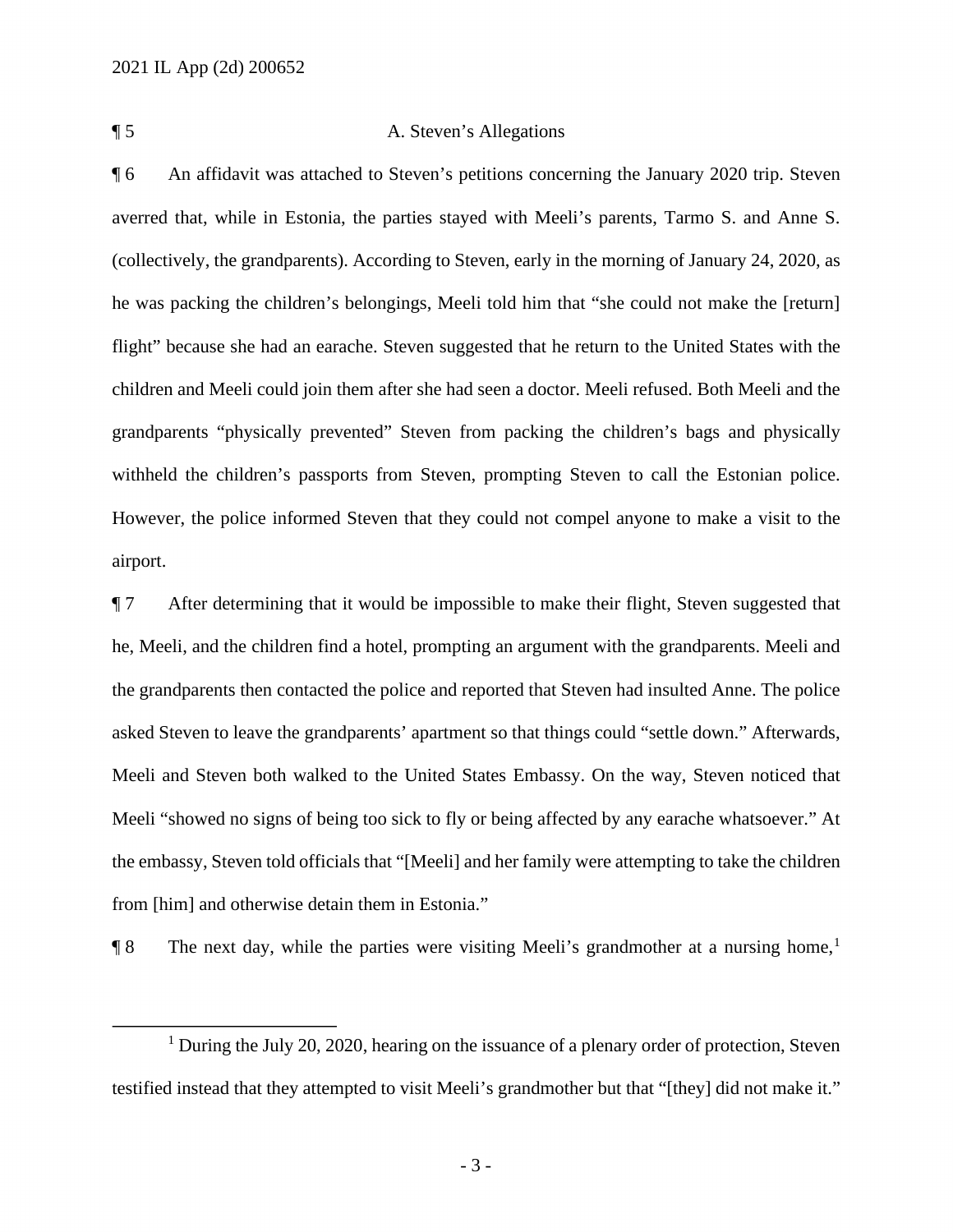Steven asked Meeli about the location of the children's passports. Meeli refused to tell him where they were. Steven told Meeli that if she "was not trying to take the children from [him], there was attempting to shove the kitchen furniture into her, and she again called the Estonian police. Steven his belongings at a hotel. He forbade Steven from returning to the grandparents' apartment. no legitimate reason for her to withhold the children's passports from [him]." As Meeli and Steven continued to argue, Steven tripped over a door jamb and a kitchen chair. Meeli accused Steven of was held by the police overnight. Tarmo picked Steven up from the police station, leaving him and

 was allowed to say goodnight to his children only via webcam, and either Meeli or the grandparents ¶ 9 Meeli and the grandparents continued to impede Steven's contact with the children. Steven would terminate the connection if Steven "said something to the children which would displease" Meeli or the grandparents.

 times per week for one or two hours, all while in Tarmo's presence. During a later visit, after Steven's Estonian counsel provided Meeli with "a deadline to respond to [counsel's] demands for the children from Steven during a visit at a local McDonald's restaurant. ¶ 10 Steven contacted an Estonian attorney dealing with custody cases. Steven's contact with the children remained limited. He was able to physically visit the children only approximately two a voluntary return of the children to the United State of America," Anne "panicked" and physically removed the children from Steven, before shoving Steven "in an effort to push [him] down [some] stairs." Steven called the Estonian police, who asked him to file a report. Tarmo similarly removed

 ¶ 11 Steven and his counsel continued seeking to reach an agreement with Meeli concerning the intention to permit the children to return to the United States." On March 9, 2020, Steven received voluntary return of the children, but Meeli's behavior "indicated that she had absolutely no Meeli's "final response," indicating that she would not permit the children to return to the United

- 4 -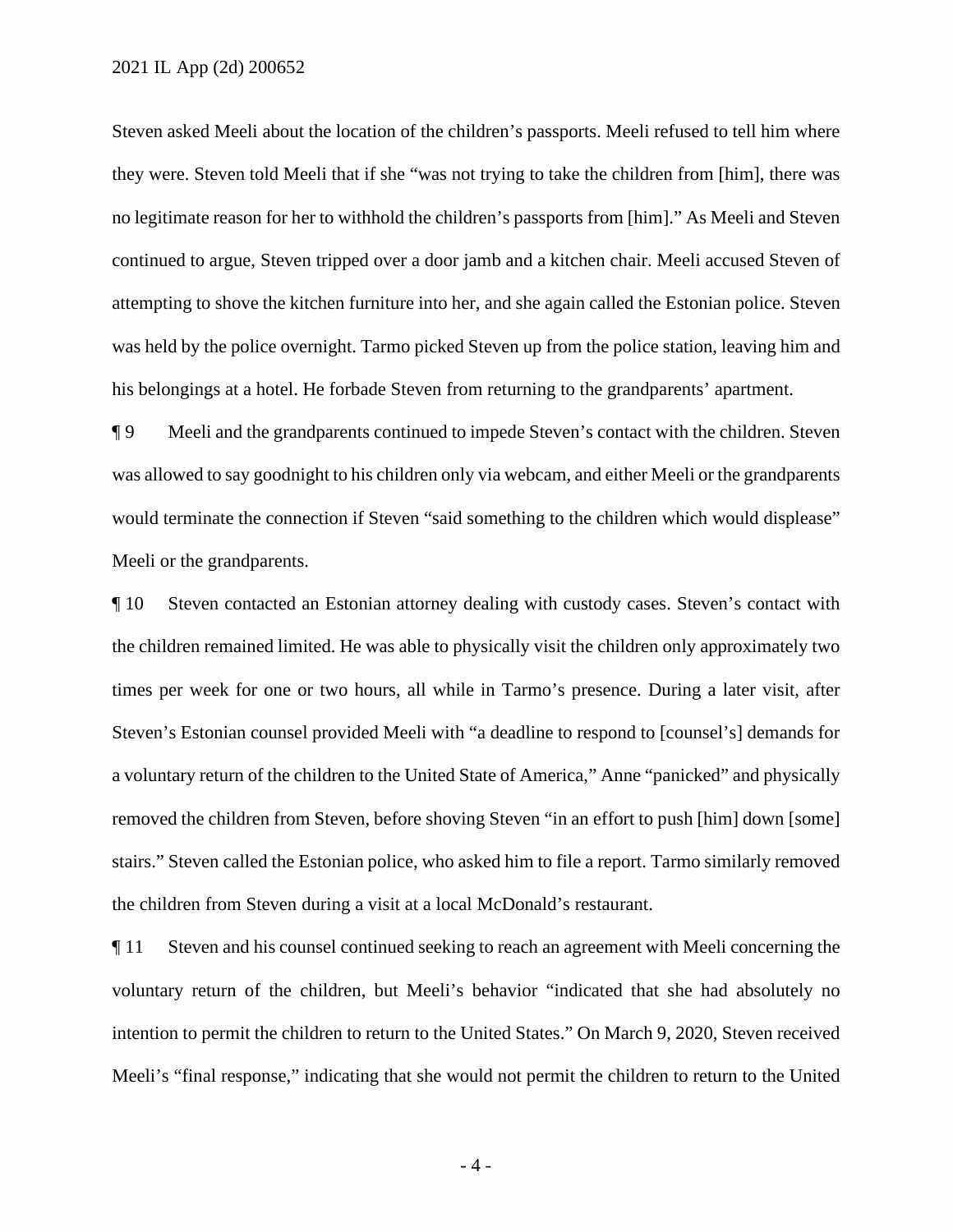States. Steven returned to the United States, where he initiated this action.

¶ 12 B. Further Proceedings

 directed Meeli to return to the court's jurisdiction with the children by April 15, 2020, when it basis." ¶ 13 Steven appeared before the Honorable Joseph R. Voiland at the hearing on Steven's petition for an emergency order of protection. The court asked Steven's counsel, "And, [Counsel], this is one of those law school questions, isn't this covered by the Hague Convention?" Steven's counsel responded, "[T]he Hague Convention would permit Steven to retain counsel in Estonia, where the children are currently located[,] in an effort to determine that Illinois is the most appropriate forum, but the Hague Convention would not make any substantive rulings. It only addresses where." After finding that "one of the remedies that the emergency order of protection does address is the improper concealment of minor children," the court found a basis to issue an emergency order of protection "subject to the court retaining jurisdiction over [Meeli]." Consequently, the court granted Steven's petition for an emergency order of protection, which would be determined "whether or not [the] order of protection should be extended on a plenary

basis."<br>¶ 14 On April 15, 2020, Meeli did not appear with the children, leading the court to extend the which he intended for the children and [Meeli] to live in Estonia." The court denied her motions emergency order of protection an additional 14 days. On April 29, 2020, counsel for both parties appeared before a different judge, the Honorable John F. McAdams. Meeli's counsel presented her motion to stay the proceedings as well as her motion to reconsider the issuance of the emergency order of protection, arguing that "[Steven] signed a document in January [2020] in and extended the order of protection to June 4, 2020.

¶ 15 On June 4, 2020, the parties appeared for a status hearing on Steven's pending petitions,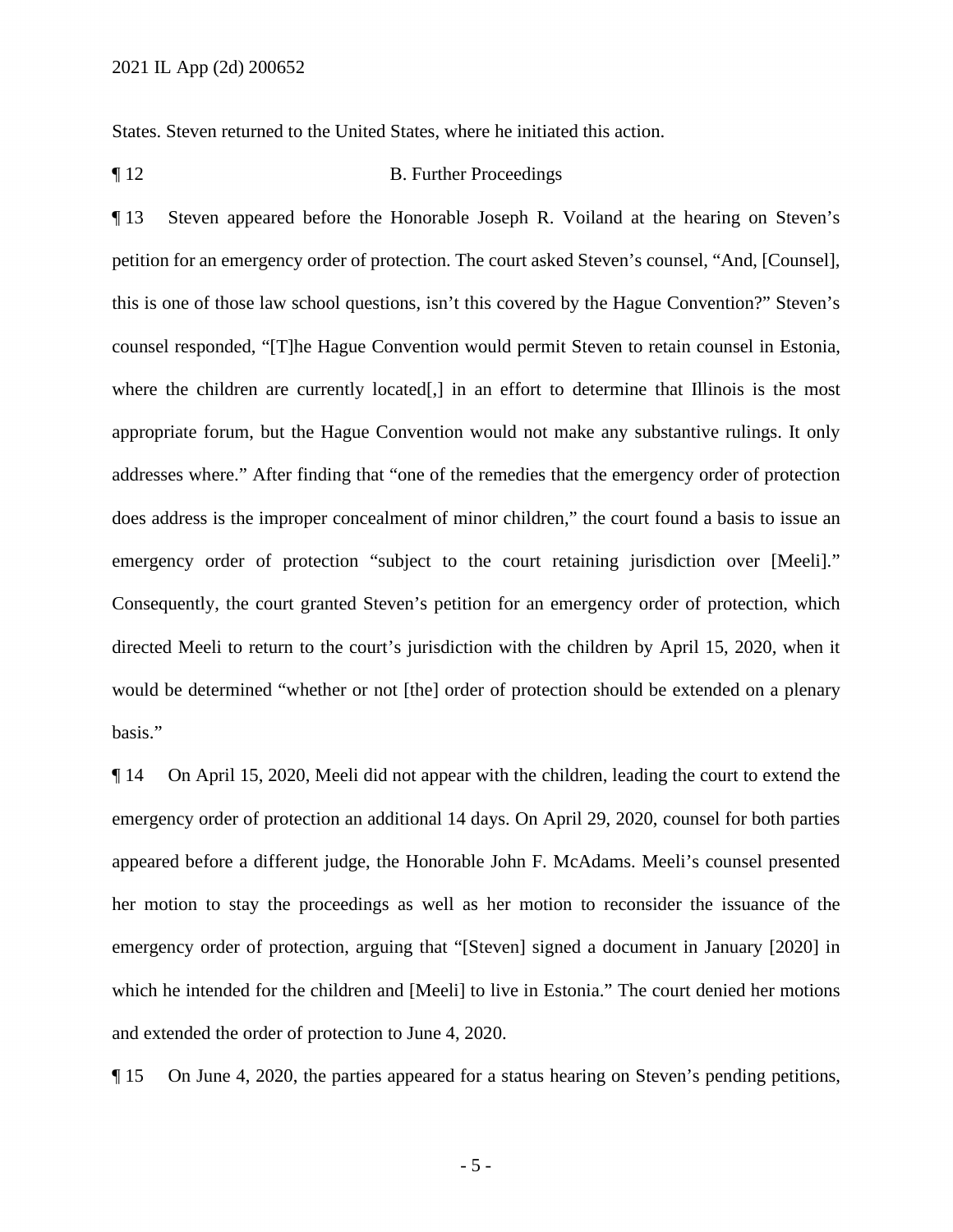July 20, 2020, when a hearing on the issuance of a plenary order of protection was scheduled to once again before the Honorable Joseph R. Voiland. The court extended the order of protection to take place. Additionally, the court entered a written order consolidating the order of protection case with the family case.

 ¶ 16 On June 17, 2020, Meeli filed a motion seeking permission to appear via video or other both parties' counsel present, the court held hearings on both Meeli's motion and Steven's petition. petition, the court issued its rule to show cause and allowed Meeli until July 20, 2020, to respond electronic means at the hearing for the order of protection proceedings. On June 23, 2020, Steven filed his petition for adjudication of civil contempt, seeking "an [o]rder of [r]ule issue against [Meeli] to show cause" why "she should not be held in contempt of court." On June 29, 2020, with The court denied Meeli's motion. The court reasoned that granting the motion would be counterintuitive, as it would "reward [Meeli] for her refusal to comply with the pending order [of protection]." The court also expressed its concerns that Meeli would not comply with any future court orders unless she was physically present during the proceedings. Concerning Steven's thereto.

issuance of a plenary order of protection.<sup>2</sup> Again, Meeli did not personally appear before the court. Steven was called as a witness. During his direct examination, he essentially repeated the allegations he made in the affidavit accompanying his petition for an emergency order of ¶ 17 On July 20, 2020, Steven and counsel for both parties appeared at the hearing on the protection.

 $2$  This hearing began on August 20, 2020, and was eventually continued to September 9, 2020.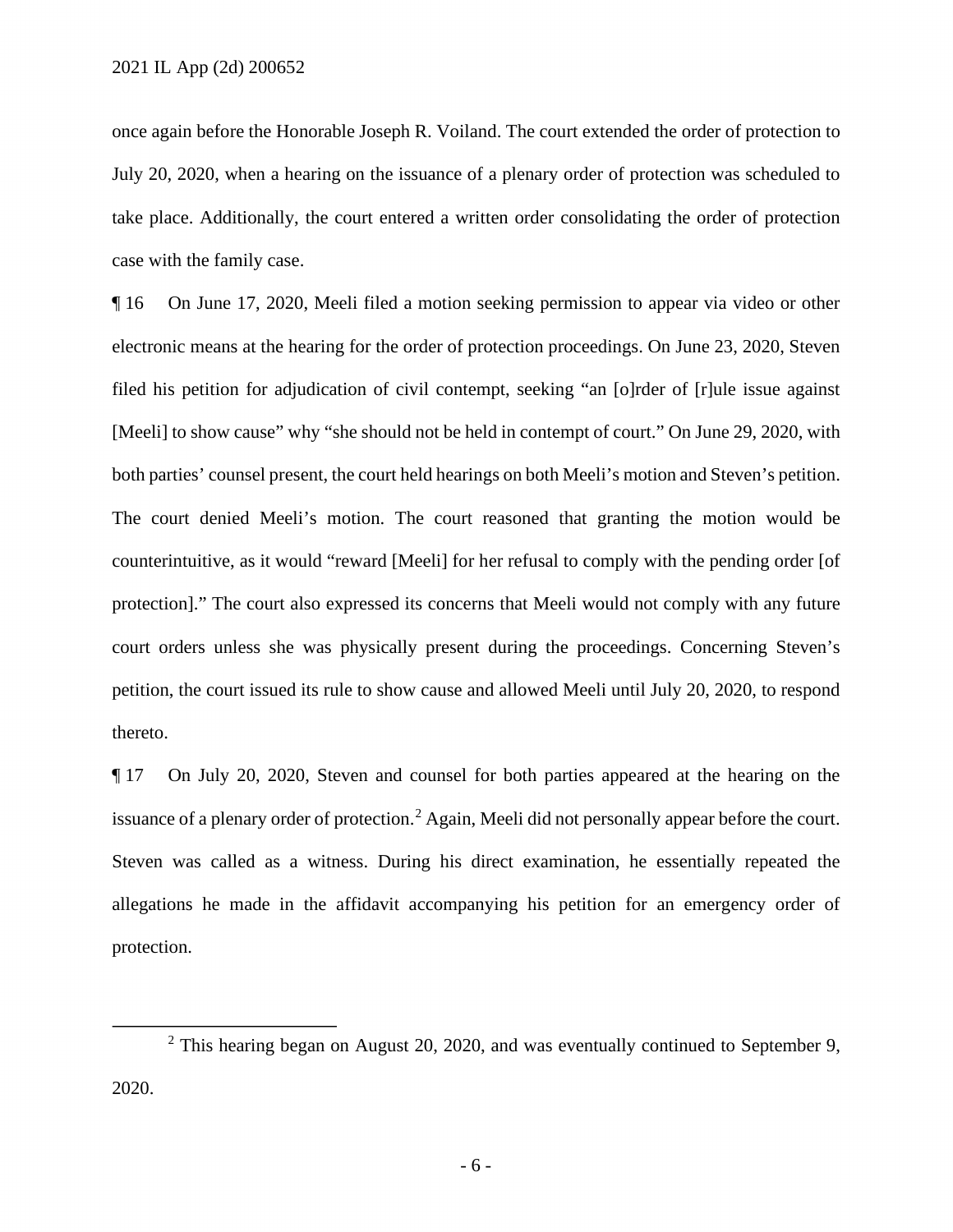still pending at the time. ¶ 18 On cross-examination, Steven admitted that he, Meeli, and J.W. "permanently" moved to the United States in July 2015 after having lived in Estonia. Steven also acknowledged booking round-trip tickets for that trip, despite the family's plans to remain in the United States indefinitely. Steven suggested that they booked the return tickets because Meeli's green card application was

 ¶ 19 Meeli's counsel showed Steven a document—which seems to have been written in Estonian—and asked him whether his signature appeared on the document. Steven responded, When asked whether he understood "that [the] document established residency \*\*\* for [his] "There is a signature that appears that it could be my signature, yes." Counsel then asked, "Isn't it true that on February 23, 2017, you signed this \*\*\* document in Estonia?" Steven could not recall. children in Estonia, Steven replied, "No." Instead, Steven indicated that the document was intended "to record where [the children] will be while they are in Estonia." He continued, "This is for the police, so if the police find the children lost in the mall, they could return the [children] to an address."

 Steven admitted that the signature "could be [his]." Steven first claimed that he had not seen the ¶ 20 Meeli's counsel showed Steven a second document—which she later referred to as the January 2020 residency document—and asked whether the signature on the document was his. document "[that] year," before acknowledging that he had previously seen the document when Meeli sent it to his Estonian attorney in "[e]arly March [2020]." Steven did not recall signing the document. Steven disagreed that the document "provide[d] an address for a new place of residence," although he acknowledged that the document contained his children's names and the grandparents' address. Steven affirmed that he was denying that he had "not done anything to establish residency of [his] children in Estonia." While he previously testified that he did not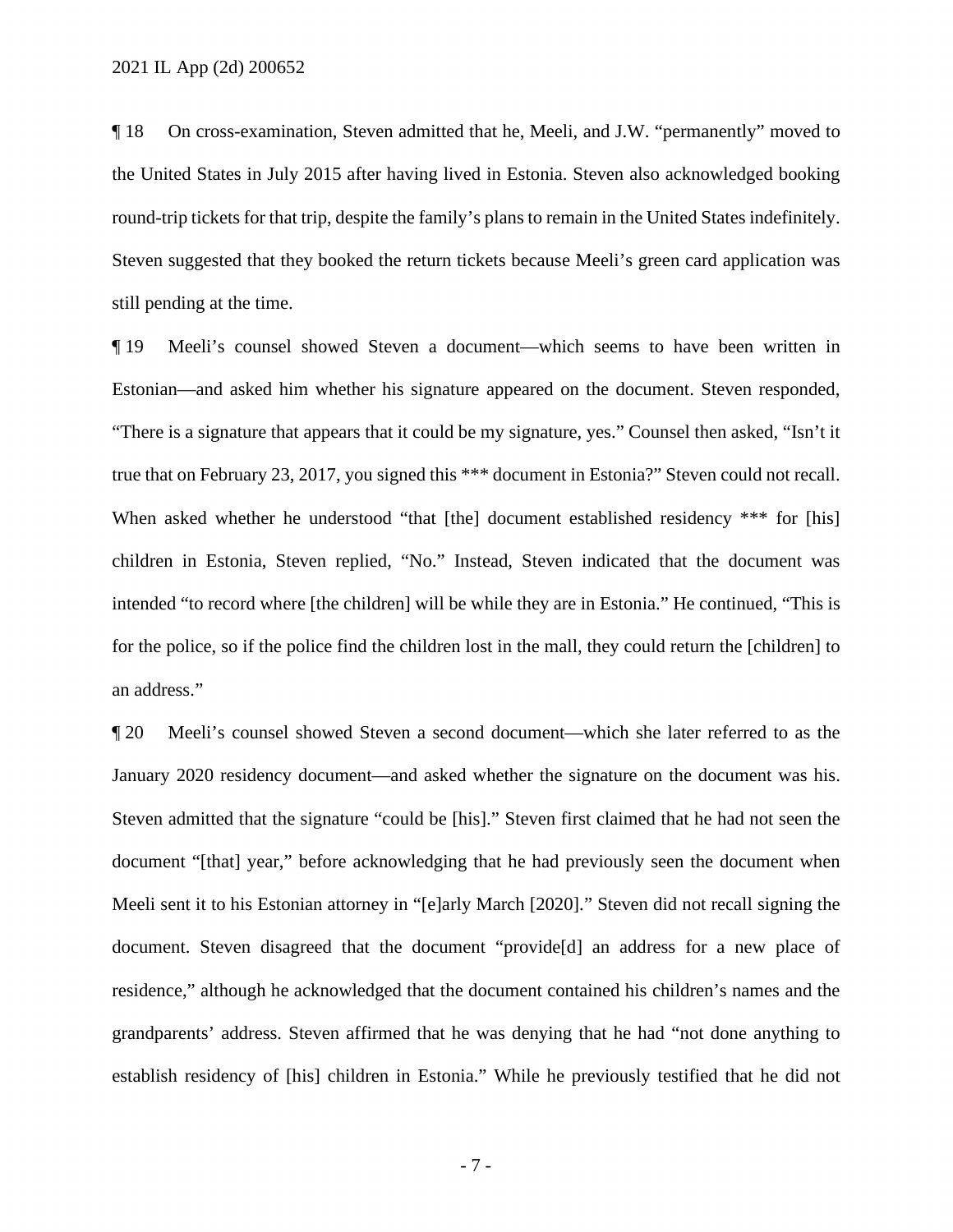remember signing the document, Steven eventually attempted to explain why he did in fact sign it:

 a tourist. All Estonian citizens are required to have their address filed with the police. My "[G]enerally, if you were staying in Estonia for a period of time, you must report to the Estonian police where your staying place is, all students, anyone that's visiting, other than understanding is if the police for some reason \*\*\* have the children, that they then know where to take the children[,] \*\*\* like if the children are lost in the mall, then they'd bring the children to [the listed] address."

 and Meeli had notified J.W.'s Plano school that they were on vacation "and that as soon as [they] the family was purportedly scheduled to return to the United States, he learned that Meeli pencils, and a book bag. Steven rested his case after testifying.<sup>3</sup> At this point, before Meeli ¶ 21 Meeli's counsel asked Steven whether between January 8, 2020, and January 24, 2020, when the family was still in Estonia, J.W. was "required to go to school." Steven indicated that he returned, he would return to school." Steven specified that sometime after January 24, 2020, when unilaterally told the school that the children would not be returning. On redirect examination, Steven's counsel asked him questions concerning J.W.'s school. Steven testified that J.W. had left several items at the school after being removed by Meeli, including a coat, clothing, crayons, presented her case, the court continued the hearing on the issuance of a plenary order to August 20, 2020. The court also continued the hearing on the rule to show cause until the conclusion of

 $3$  The trial court initially planned to hear the parties' witnesses out of order and agreed that Steven would call an additional witness after Tarmo later testified. However, Steven eventually changed his mind and rested his case retroactively.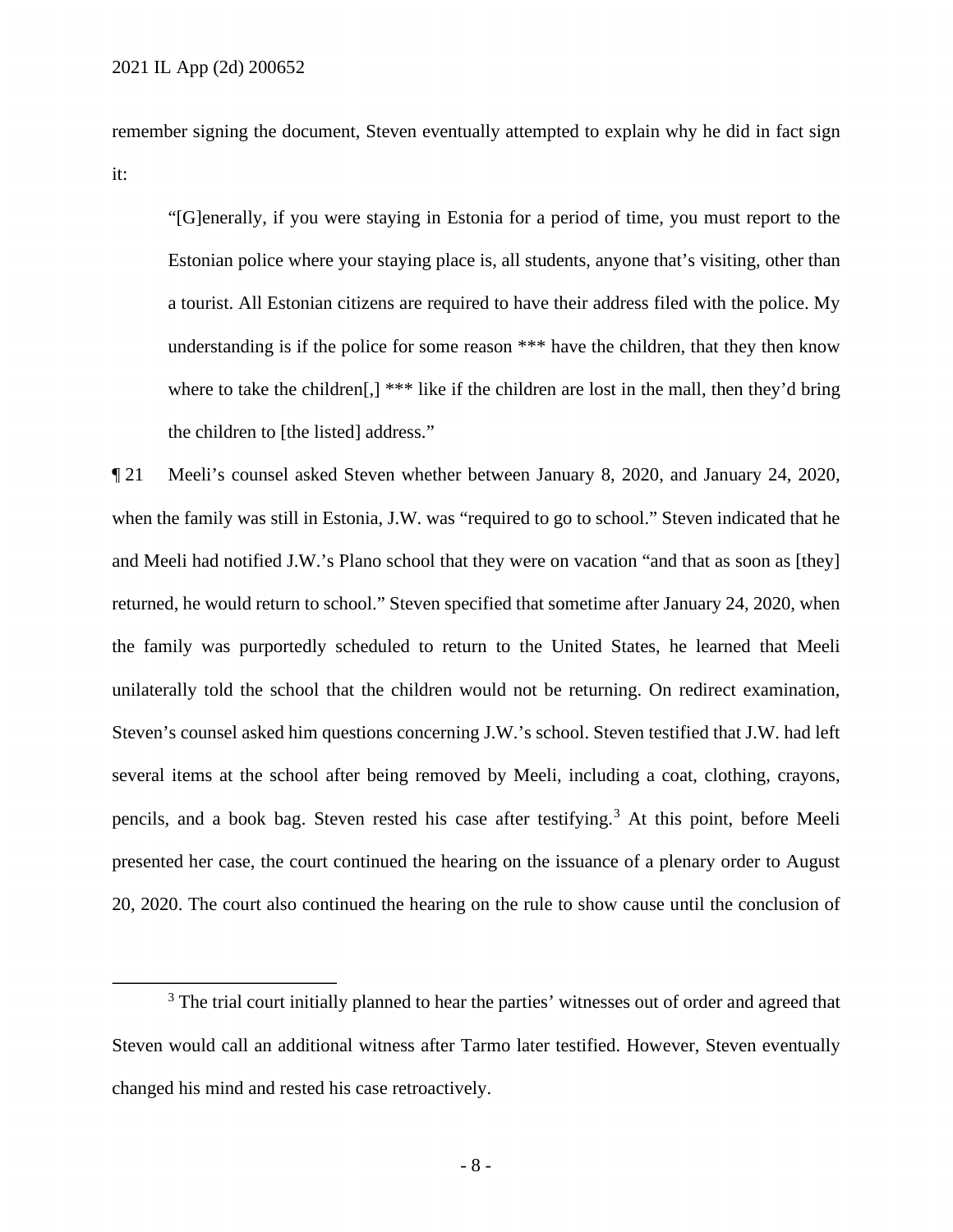the hearing on the issuance of a plenary order, presumably to first determine whether Meeli wrongfully held the children in Estonia.

 ¶ 22 On August 20, 2020, the hearing on the issuance of a plenary order resumed, and Tarmo grandparents purchased extra beds, bookcases, armoires, and other furniture, and they made further testified remotely on behalf of Meeli, with the aid of an interpreter. On direct examination, he testified that beginning on January 9, 2020, he resided in Estonia with Anne, Meeli, Steven, and the children. When Tarmo picked up the family from the airport, he understood "that they were to come here to first register the children[,] and then [Steven] would need to complete his business and then he would return \*\*\* also." In anticipation of receiving the family in their home, the preparations for the children.

 Meeli, Tarmo presented the document to Meeli and Steven. Tarmo saw Steven sign the document, and Tarmo signed it as well. Meeli's counsel showed Tarmo her exhibit 10, which Tarmo identified the right to live [in Estonia]." After the parties signed the form, Tarmo and Meeli took it "to the \*\*\* city government [(in Estonia)]." Tarmo also indicated that he had the original form in his possession and that Meeli's exhibit 10 was a true and accurate copy of the original signed form. Steven, Meeli, and the children to live with him at that time as well. Meeli's counsel sought to request, finding that counsel had failed to comply with the rules of evidence concerning the ¶ 23 On January 13, 2020, after discussing "the [January 2020 residency document]" with as the signed form. Tarmo stated that "[t]he document was about Meeli and the children having Tarmo remembered signing a similar form at some point in 2017, as he had purportedly allowed admit both the February 2017 and the January 2020 residency documents "for the purpose of establishing that [Tarmo] observed [Steven] sign [the] document," but the trial court denied her authentication of foreign documents.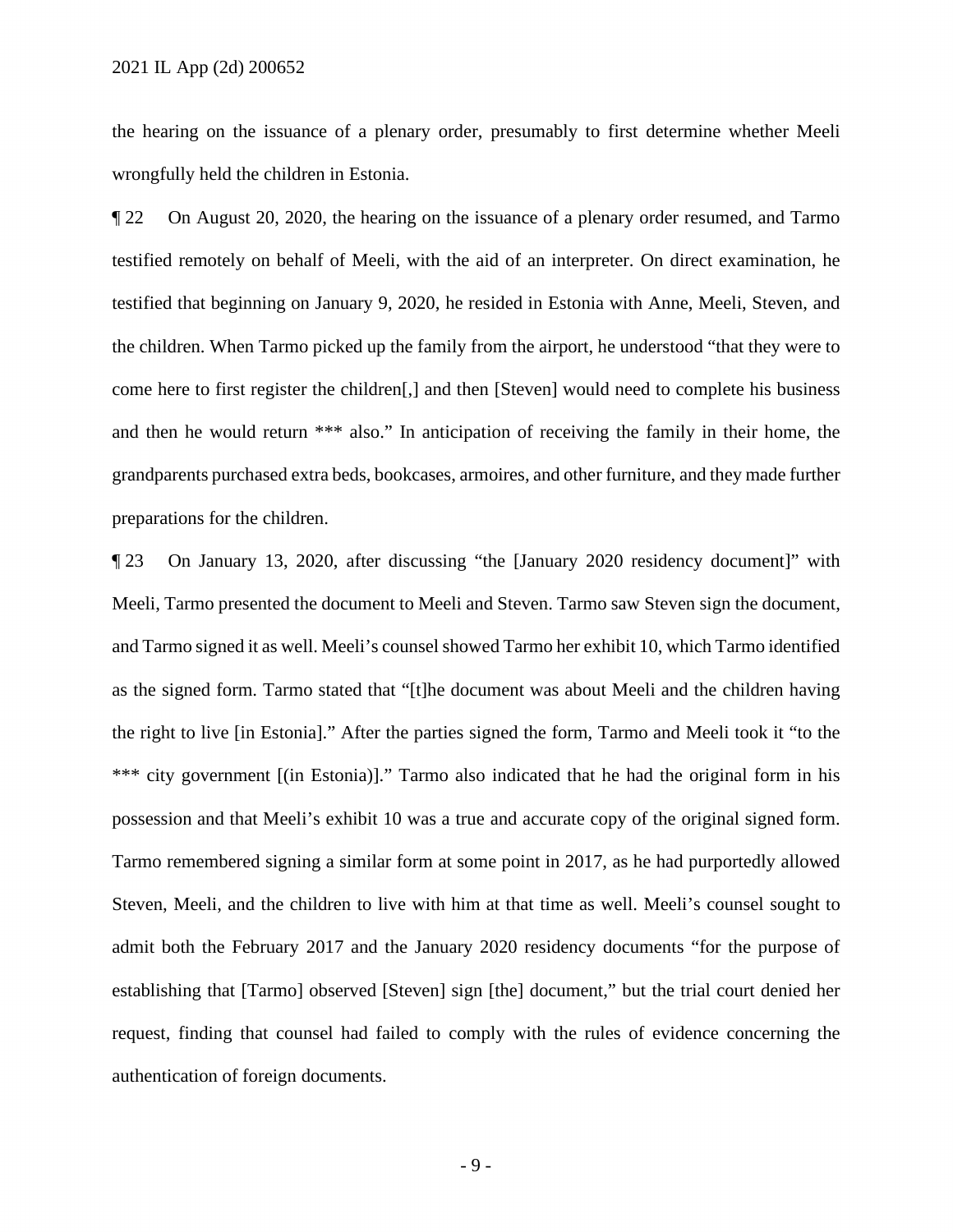¶ 24 Tarmo acknowledged that Meeli had placed the children's passports in a safe that was kept in their apartment. On January 24, 2020, Steven began looking through the grandparents' belongings—presumably attempting to find the passports. Steven appeared to be angry and sought to provoke the grandparents into hitting him. This prompted Anne to call the police.

**Tarmo further testified that he and Meeli did not prevent Steven from seeing the children.** Tarmo did accompany Meeli whenever she met Steven for his visits with the children.

 April 29, 2020, rule to show cause and a motion for a default judgment. That same date, Meeli Convention, a U.S. Treaty, of which the United States and Estonia are signatories." ¶ 26 After Tarmo testified, the hearing on the issuance of a plenary order of protection was continued to September 9, 2020. The emergency order of protection was extended through that date as well. On September 1, 2020, Steven filed a motion requesting a hearing on the pending filed her motion to dismiss Steven's petition for a plenary order of protection and petition for rule to show cause, arguing that the Estonian court had recently denied Steven's Hague application, "finding that the \*\*\* children have not been improperly removed from the United States nor improperly retained in Estonia." Consequently, Meeli argued, the pending matters before the court must be dismissed because "[t]he issue of whether or not the children have been improperly removed from the United States and retained in Estonia has been decided pursuant to the Hague

 $\P$  27 On September 9, 2020, counsel for both parties appeared for the continued hearing on the issuance of a plenary order of protection. The court addressed the parties' pending motions. Meeli's counsel brought a translated and properly authenticated copy of the Estonian court's order and tendered copies of it to the court and opposing counsel. The court continued the hearing in order to have an opportunity to review the Estonian order and set a briefing schedule on Meeli's motion to dismiss.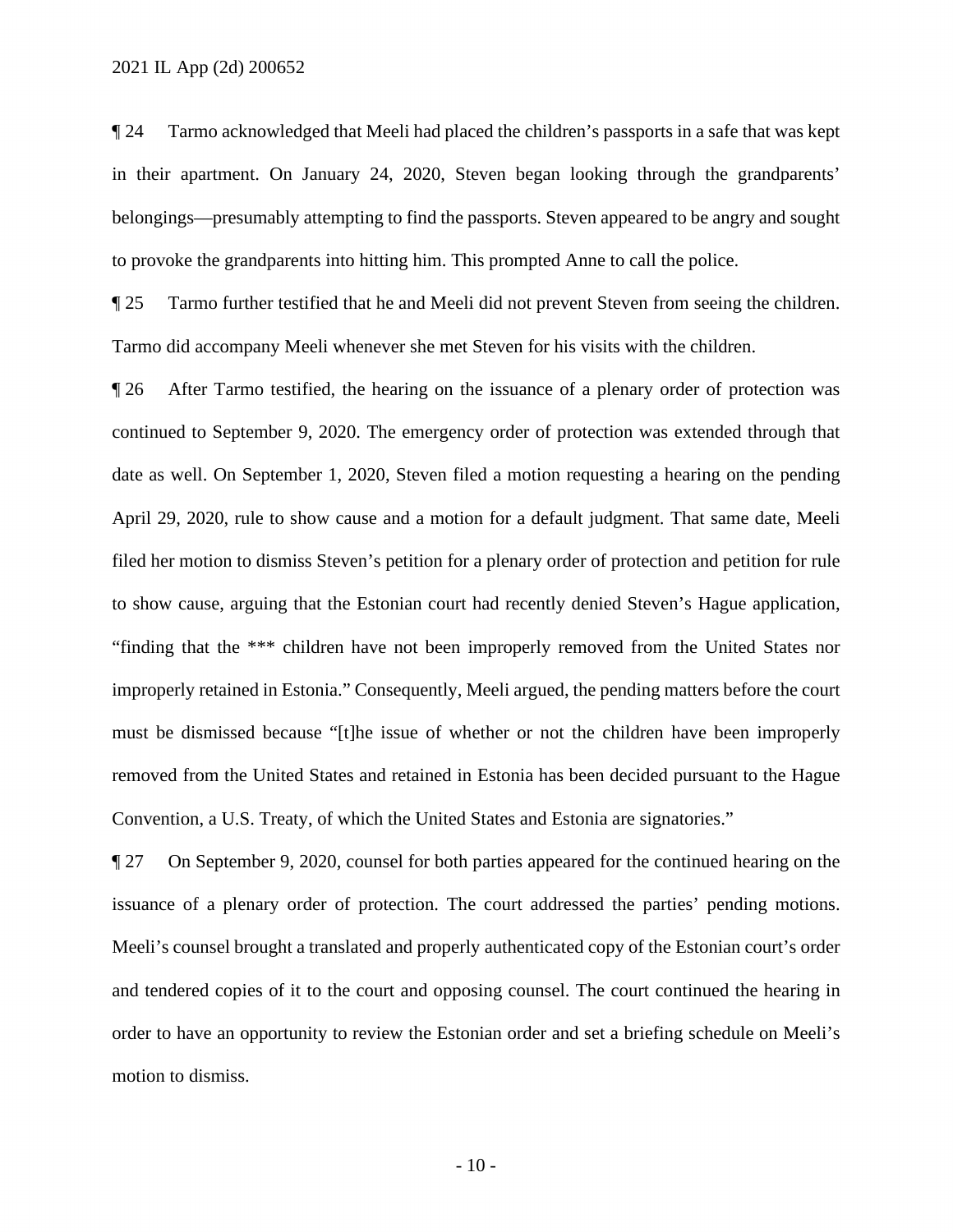¶ 28 As Meeli represented, the Estonian court order—which is contained in the record and dated Steven brought forth his Hague application not because Meeli had removed the children but July 17, 2020—did deny Steven's Hague application. The Estonian court further concluded that because of the "termination of the cohabitation of [Meeli and Steven]." Regardless, because the children resided in Estonia since January 2020, the court found that no unlawful removal or retention had taken place and dismissed Steven's petition.

 court of jurisdiction, that *res judicata* did not apply to the matter, and that it was not preempted or pertain to the issues before the court as it relates to the [Act]." The court then denied Meeli's motion to dismiss. ¶ 29 On September 25, 2020, the trial court held a hearing on Meeli's motion to dismiss. At the conclusion of that hearing, the trial court found that the Estonian decision did not divest the trial estopped by the Estonian court's decision in any manner, "because the issues decided by the Estonian court under the provisions of the Hague Convention are clearly different and do not

 order of protection. Meeli called Steven to once again testify. Meeli asked Steven whether Meeli children. Steven responded "No" and explained that Meeli would not "talk about anything to do with the children." Meeli asked several questions about Steven's various visits with the children you can't see the children[,'] " Steven replied, "Yes. I called a dozen times every single day asking **The 30** On October 8, 2020, the trial court commenced its hearing on the issuance of a plenary told him prior to the January 2020 trip that she was planning on staying in Estonia with the during his last stay in Estonia. These visits included three meetings at a local café, a meeting at a playground, three visits at a library, a visit at a "playroom," a visit at the grandparents' house, and a visit at McDonald's. When asked whether Steven could "think of any time [Meeli] said, ['N]o, to see the children." However, Steven agreed that he had been able to see the children via video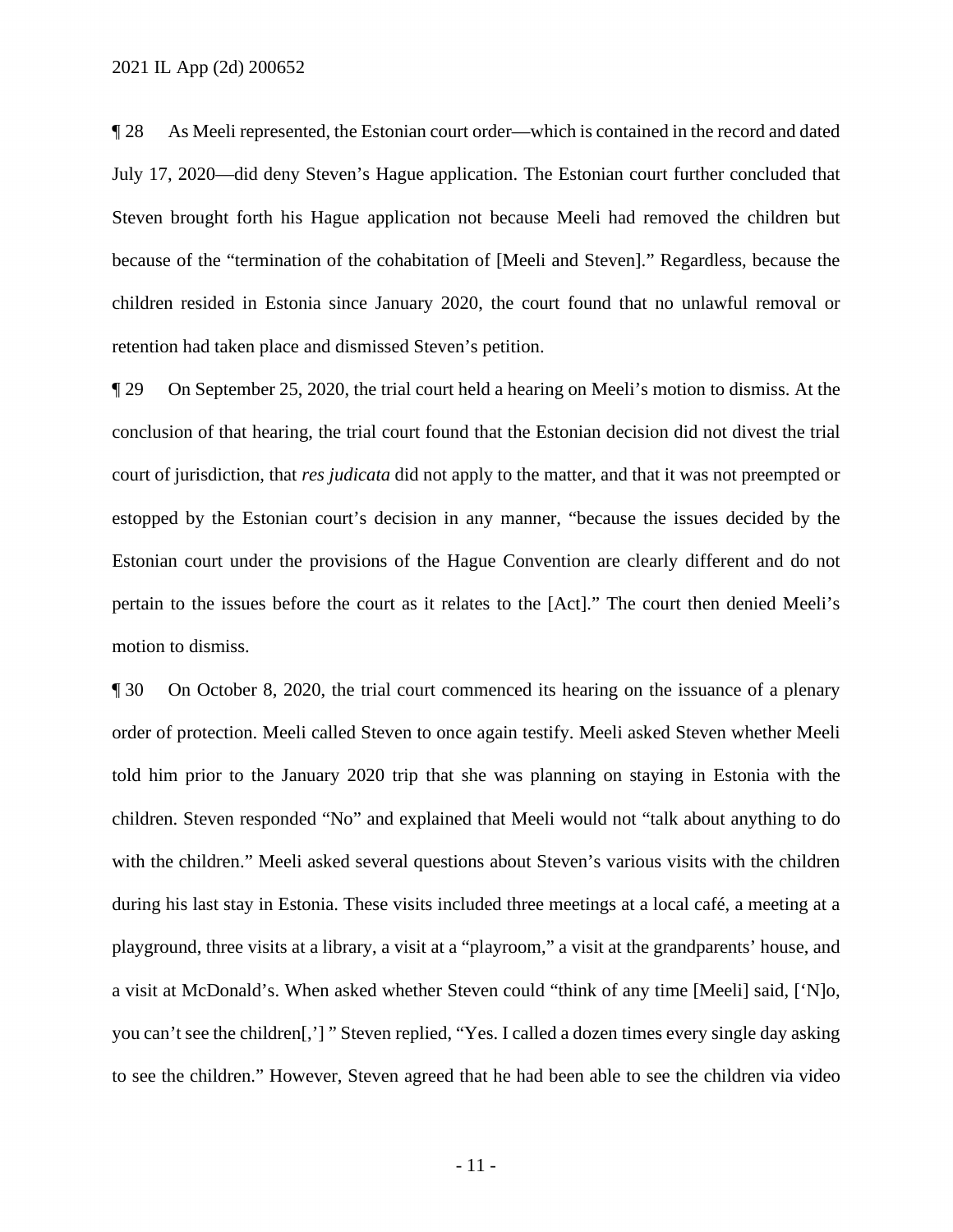chat.

 return to Illinois \*\*\* and that [Meeli] elected not to go." According to the court, because Meeli therefore "refused and continues to refuse to return the \*\*\* children to the State of Illinois," Meeli person as defined by the Act and that Meeli "has harassed [Steven] as defined in [section] 103(7)(v) [of the Act]." The court agreed with Meeli that "there has not been an improper concealment of the child[ren], but \*\*\* there has been an improper removal of the child[ren]." ¶ 31 After Steven testified, the court orally issued its ruling. The court found that, despite the fact that the parties went to Estonia together, "it was the intention of both [Steven] and [Meeli] to "improperly removed" the children. Therefore, the court determined that Steven was an abused

 ¶ 32 Having found that Meeli harassed Steven "by improperly removing the minor children children," the court noted that Meeli had failed to rebut by a preponderance of the evidence "the findings of abuse and harassment under the Act, the court also found Meeli to be in indirect civil from the state, or the jurisdiction of the State of Illinois[,] and refusing to return the minor presumption that the improper removal of the children from this jurisdiction has caused and is causing emotional distress to [Steven]." After making these findings, the court entered a plenary order of protection consistent with the terms of Steven's previous emergency order. Based on its contempt of court for willful failure to return the children to Illinois pursuant to its previous emergency orders. Furthermore, "in light of the fact that [Meeli was] not physically present in [the] courtroom," the court issued an order of attachment to "remain in effect until the purge is satisfied."

#### ¶ 33 II. ANALYSIS

 ¶ 34 We agree with Meeli's arguments that Steven failed to show either harassment or abuse under the Act. While Meeli makes several additional arguments concerning other perceived errors that the trial court allegedly made, in light of our resolution of the foregoing, we need not address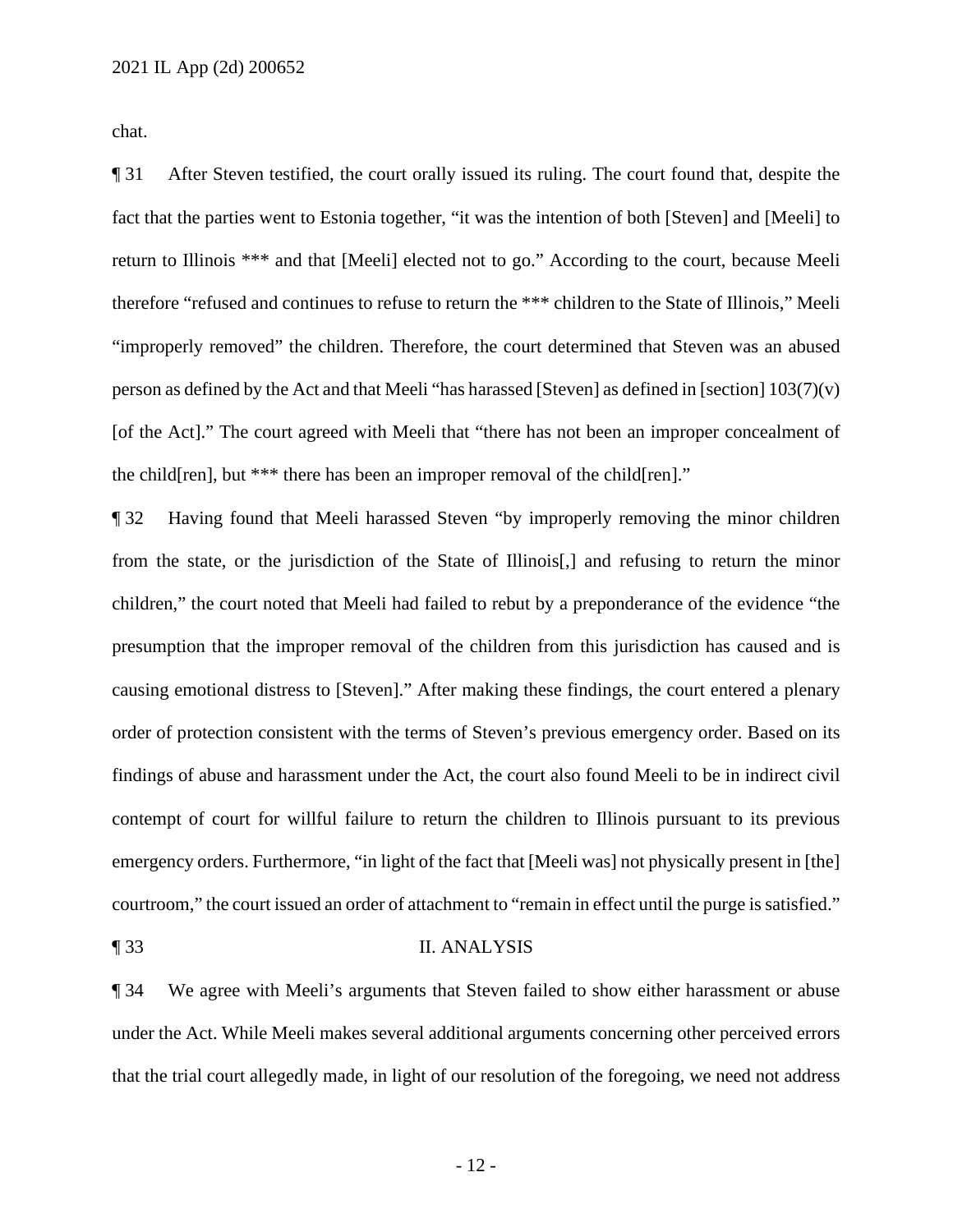those contentions.

## ¶ 35 A. Motion to Strike

 taken with this case. Steven argues that, in Meeli's reply brief, Meeli failed to "provide appropriate Meeli's reply brief did not contain adequate citations to the record to support her argument that issue with Meeli's arguments that Steven allegedly falsified testimony concerning the residency ¶ 36 Initially, we consider Steven's motion to strike Meeli's reply brief, which we ordered to be references to the [r]ecord on [a]ppeal or \*\*\* controlling precedent" in support of her claims that Steven consented to the children's permanent relocation to Estonia. Steven similarly argues that the Estonian court order precluded the trial court from maintaining this action. Steven additionally suggests that Meeli's reply brief improperly referenced unadmitted evidence, such as testimony detailing Meeli's version of events and the January 2020 residency document. Steven also takes document. According to Steven, these arguments were improper because they were accompanied by citations to Tarmo's testimony within the record, which could not possibly establish the allegedly false nature of Steven's testimony. For these reasons, Steven requests that we strike Meeli's reply brief in its entirety.

 conform to the pertinent supreme court rules may justifiably be stricken." *Gruby v. Department of*  ¶ 37 The Illinois Supreme Court Rules require arguments in an appellant's brief, including the reply brief, to be accompanied by "citation[s] of the authorities and the pages of the record relied on." Ill. S. Ct. R. 341(h)(7) (eff. Oct. 1, 2020). The Illinois Supreme Court Rules are not "mere suggestions" but instead "have the force of law and are to be construed in the same manner as statutes." *In re Denzel W.*, 237 Ill. 2d 285, 294 (2010). "A party's brief that fails to substantially *Public Health*, 2015 IL App (2d) 140790, ¶ 12. However, striking a party's brief is a harsh sanction, and should be done only when a party's noncompliance with the rules hinders our review.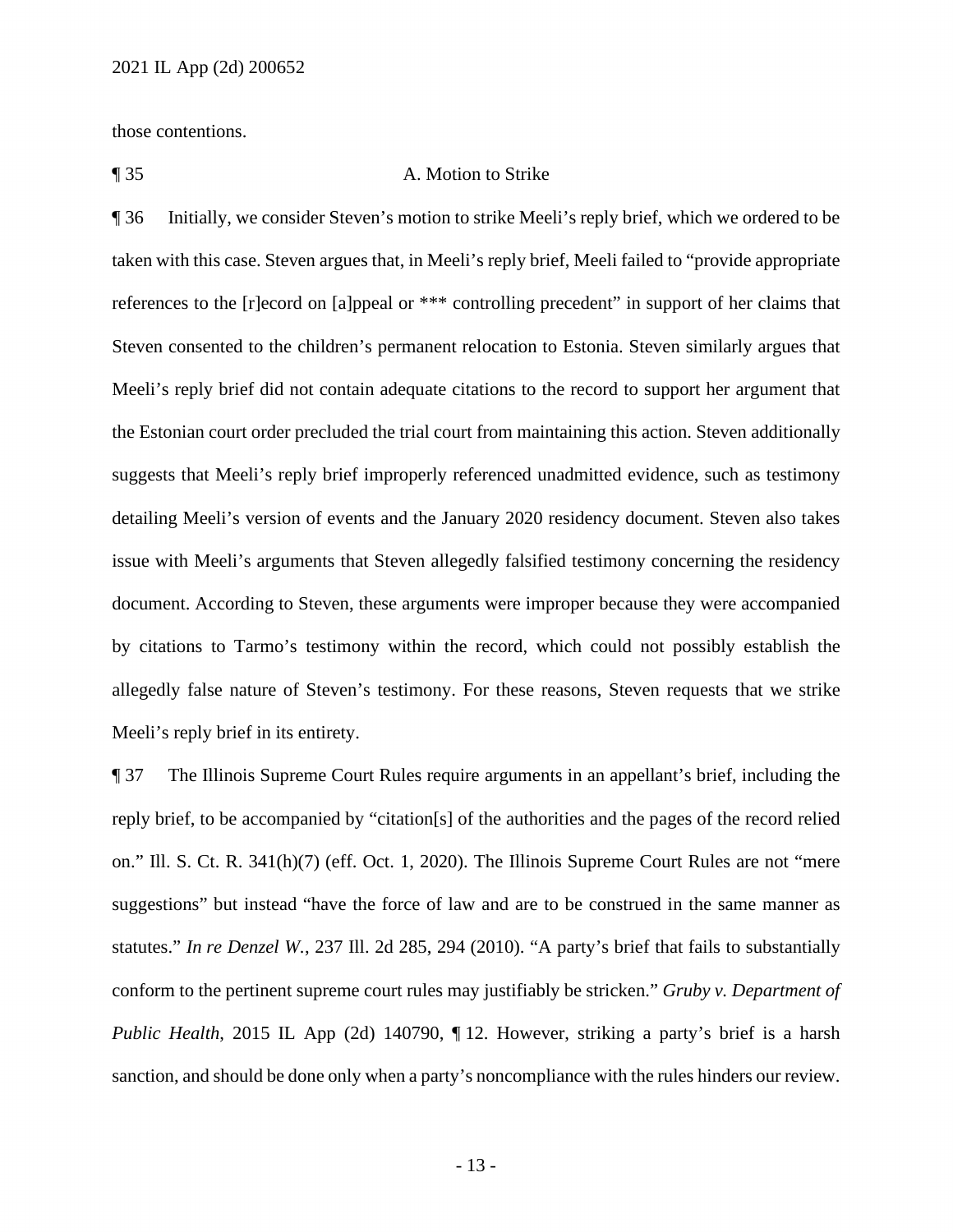*Id.* 

 ¶ 38 We agree with Steven that Meeli's reply brief was problematic. As Steven points out, many—but not all—of the factual statements that Meeli sets forth in her reply are unaccompanied pages. Meeli also details testimony that was not properly admitted before the trial court, such as testimony in the record indicating the existence of the January 2020 residency document, as well of the record—which Meeli confusingly failed to cite—do establish that he gave conflicting by any citations to the record. Several of Meeli's citations—specifically those relating to the Estonian court order—list imprecise page ranges within the record instead of references to single her "version of events" surrounding the January 2020 Estonia trip. Furthermore, although there is as Tarmo's understanding that "[t]he document was about Meeli and the children having the right to live [in Estonia]," the document itself was not admitted into evidence, meaning that Meeli's claim that "[Steven] signed a document consenting to residency of the children in Estonia" mischaracterizes the evidence adduced before the trial court. Finally, Steven correctly points out that Tarmo's testimony could not affirmatively establish whether Steven gave falsified testimony before the trial court concerning the January 2020 residency document,<sup>4</sup> although other portions testimony concerning the supposed document.

 *Id.* As mentioned above, Steven failed to prove either harassment or abuse under the Act as a matter of law. While Meeli discusses as much in her opening brief, she does not make such an ¶ 39 While Meeli's noncompliance is not to be countenanced, it did not hinder our review, which is the primary factor in deciding whether to impose the harsh penalty of striking her brief.

<sup>&</sup>lt;sup>4</sup> Still, we note that, because it conflicts with Steven's testimony, Tarmo's cited testimony does give rise to an inference that Steven may have lied about signing the document.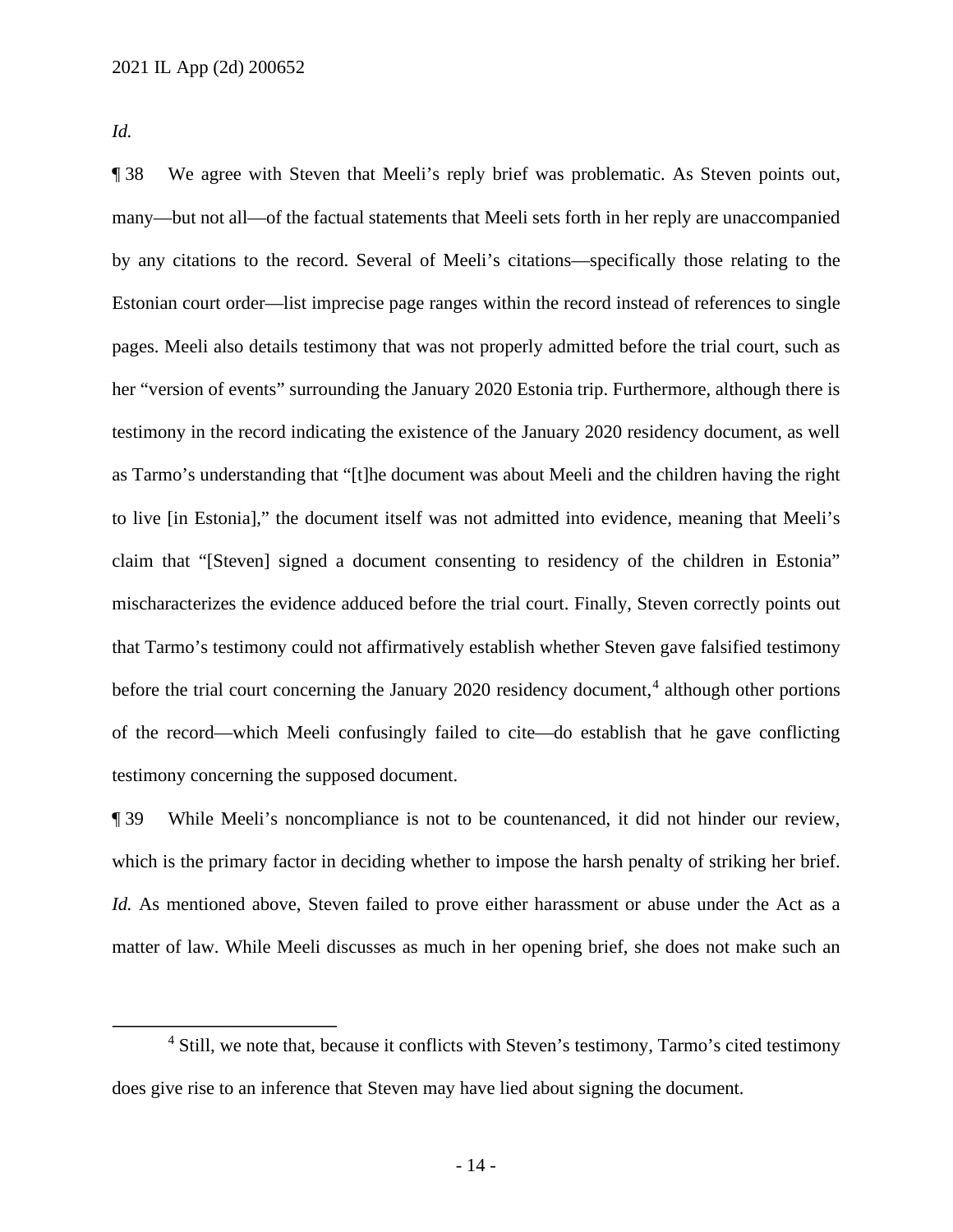light of Meeli's repeated infractions of Rule 341, we do offer her a stern warning to comply with argument in her reply brief. Instead, her reply brief predominately responds to Steven's arguments concerning the preclusive effect of the Estonian court ruling, Steven's purported consent, and the trial court's jurisdiction under the Act. Therefore, because Meeli's reply brief did not add to our analysis, her repeated errors cannot be said to have hindered our review. While we consequently decline to strike her reply brief, we do ignore any noncompliant portions therein. Additionally, in our supreme court's rules in the future.

¶ 40 Having disposed of Steven's motion to dismiss, we now turn to the substance of this appeal.

### ¶ 41 B. Harassment and Abuse under the Act

 prove abuse by a preponderance of the evidence. *Id.* A circuit court's finding of abuse will not be ¶ 42 Because the trial court improperly found that Meeli's conduct constituted harassment and abuse under the Act, it erred when it issued a plenary order of protection. "In any proceeding to obtain an order of protection, the central inquiry is whether the petitioner has been abused." *Best v. Best*, 223 Ill. 2d 342, 348 (2006). Therefore, to obtain relief under the Act, a petitioner must disturbed on appeal unless such a finding was against the manifest weight of the evidence. *Id.* at 349.

¶ 43 Pursuant to the Act, " 'Abuse' means physical abuse, *harassment*, intimidation of a dependent, interference with personal liberty or willful deprivation but does not include reasonable direction of a minor child by a parent or person in loco parentis." (Emphasis added.) 750 ILCS 60/103(1) (West 2020). The Act further defines "harassment" as "knowing conduct which is not necessary to accomplish a purpose that is reasonable under the circumstances; would cause a reasonable person emotional distress; and does cause emotional distress to the petitioner." *Id.*  § 103(7). Under the Act, the following conduct creates a rebuttable presumption of emotional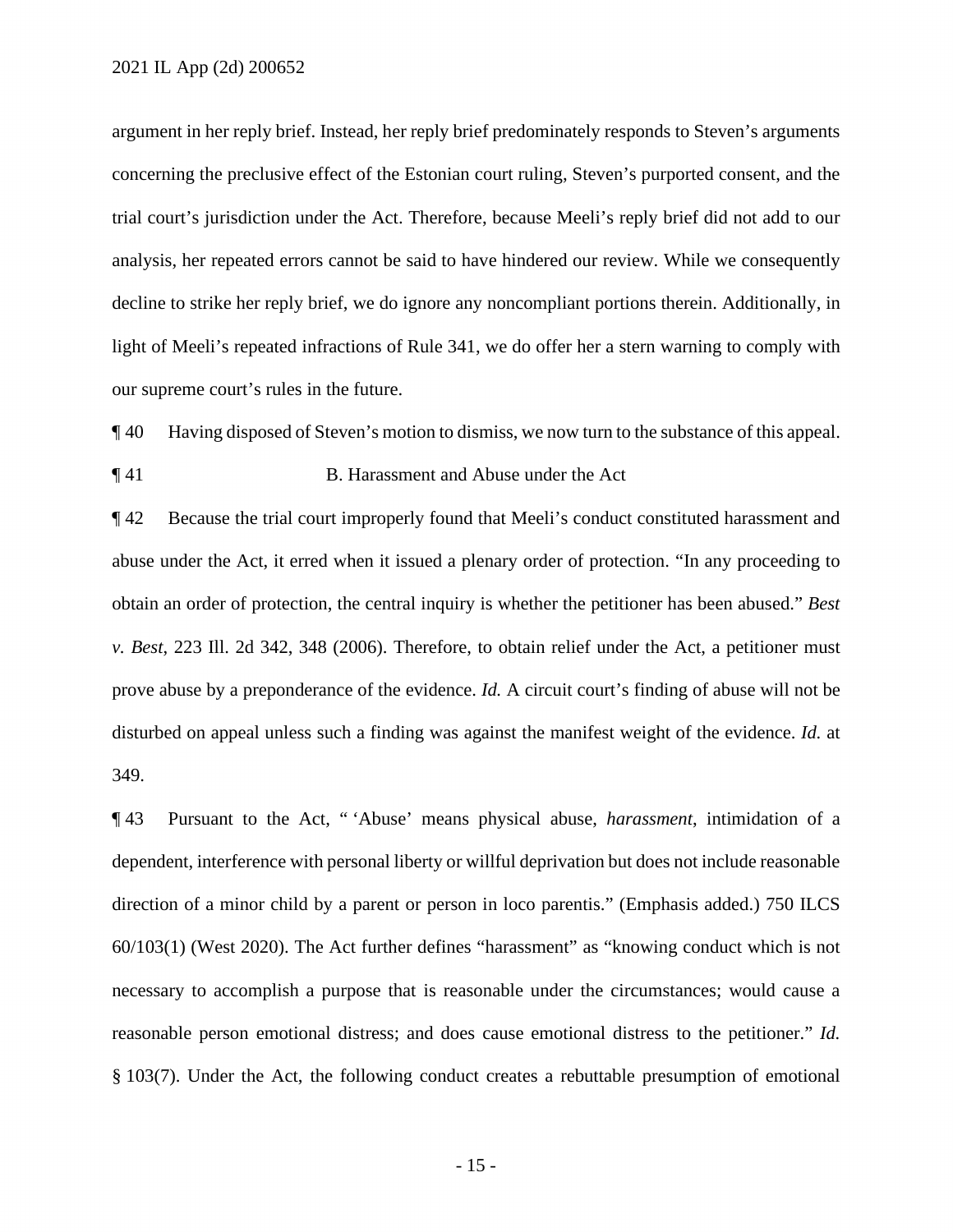distress:

"[I]mproperly concealing a minor child from petitioner, repeatedly threatening to improperly remove a minor child of petitioner's from the jurisdiction or from the physical care of petitioner, repeatedly threatening to conceal a minor child from petitioner, or making a single such threat following an actual or attempted improper removal or concealment, unless respondent was fleeing an incident or pattern of domestic violence."

*Id.* § 103(7)(v).

 $\P$  44 In her opening brief, Meeli argues that the terms of section 103(7)(v) do not apply to this case. Instead, Meeli points out that the family simply traveled to Estonia, that Meeli and Steven returned to the United States, alone. While Meeli acknowledges that Steven's petition for an application of the [Act]." Steven further asserts that his "evidence absolutely fell within the had a disagreement as to whether they planned to stay in Estonia, and that Steven eventually emergency order of protection alleged that she sequestered the children and refused to return them to the United States, she argues that these allegations "do not rise to the level of harassment." In response, Steven argues that "[Meeli] does not elaborate on how the court's finding was incorrect, against the manifest weight of the evidence, or how the court may have committed error in its statutory definition of harassment as a matter of law." We disagree.

 ¶ 45 In his closing argument, Steven did not argue that Meeli's conduct satisfied the § 103(7). Instead, Steven argued that Meeli's removal of the children constituted harassment *per se*  aforementioned elements of harassment under section 103(7), requiring "knowing conduct which is not necessary to accomplish a purpose that is reasonable under the circumstances[,] would cause a reasonable person emotional distress[,] and does cause emotional distress to the petitioner." *Id.*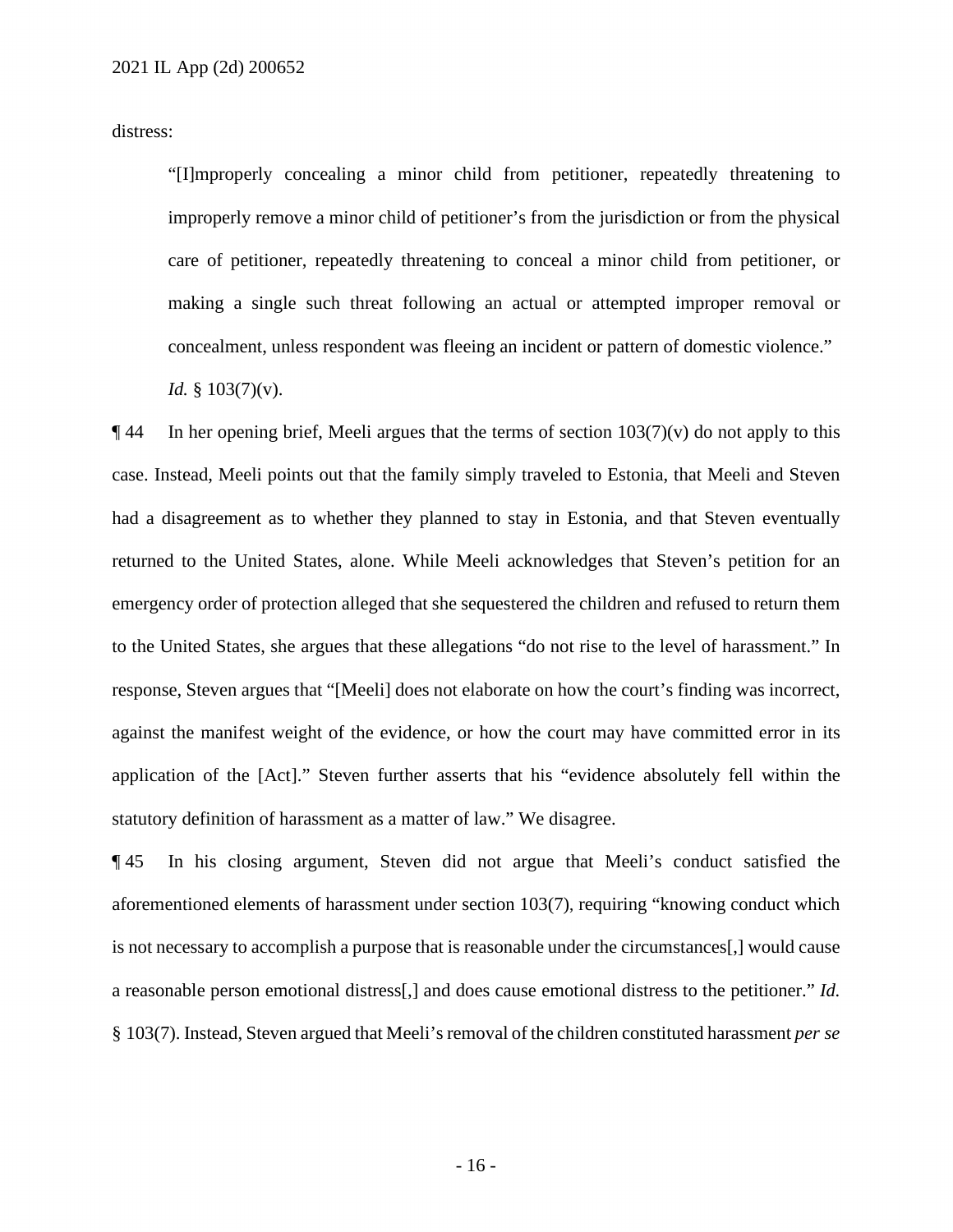that Meeli "improperly removed" the children from the State of Illinois and that the removal in under section  $103(7)(v)$  of the Act,<sup>5</sup> contending that "[t]he [Act] says that if you take a child away from another parent, that's a form of harassment which is proscribed by [the Act]." The trial court agreed with Steven. In issuing a plenary order of protection, the trial court repeatedly emphasized and of itself constituted harassment under the Act:

 "[Meeli] has improperly removed the minor child [*sic*] from the state of Illinois and [that determination] is based upon the testimony \*\*\* that, although the parties did go to Estonia, \*\*\* it was the intention of both [Steven] and [Meeli] to return to Illinois[,] and that they had plane tickets and were prepared to go and that [Meeli] elected not to go. \*\*\*

 [T]he court further finds that [Meeli] has refused and continues to refuse to return the [children] to the \*\*\* State of Illinois.

\*\*\*

Pursuant to the [Act], [Steven] is an abused person as defined by Section 103(1) \*\*\* and [Meeli] has harassed [Steven] as defined in 103(7)(v).

\*\*\*

 removing the minor children from the state, or the jurisdiction of the State of Illinois and As a result, the court finds that [Meeli] has harassed [Steven] by improperly refusing to return the minor children to this jurisdiction."

The trial court also found that, because Meeli's conduct fell under section  $103(7)(v)$ , there was a rebuttable presumption that Steven suffered emotional distress and that it was Meeli's burden to rebut that presumption:

"[Meeli] has failed to rebut by a preponderance of the evidence the presumption

<sup>&</sup>lt;sup>5</sup> Steven also acknowledged as much during oral argument.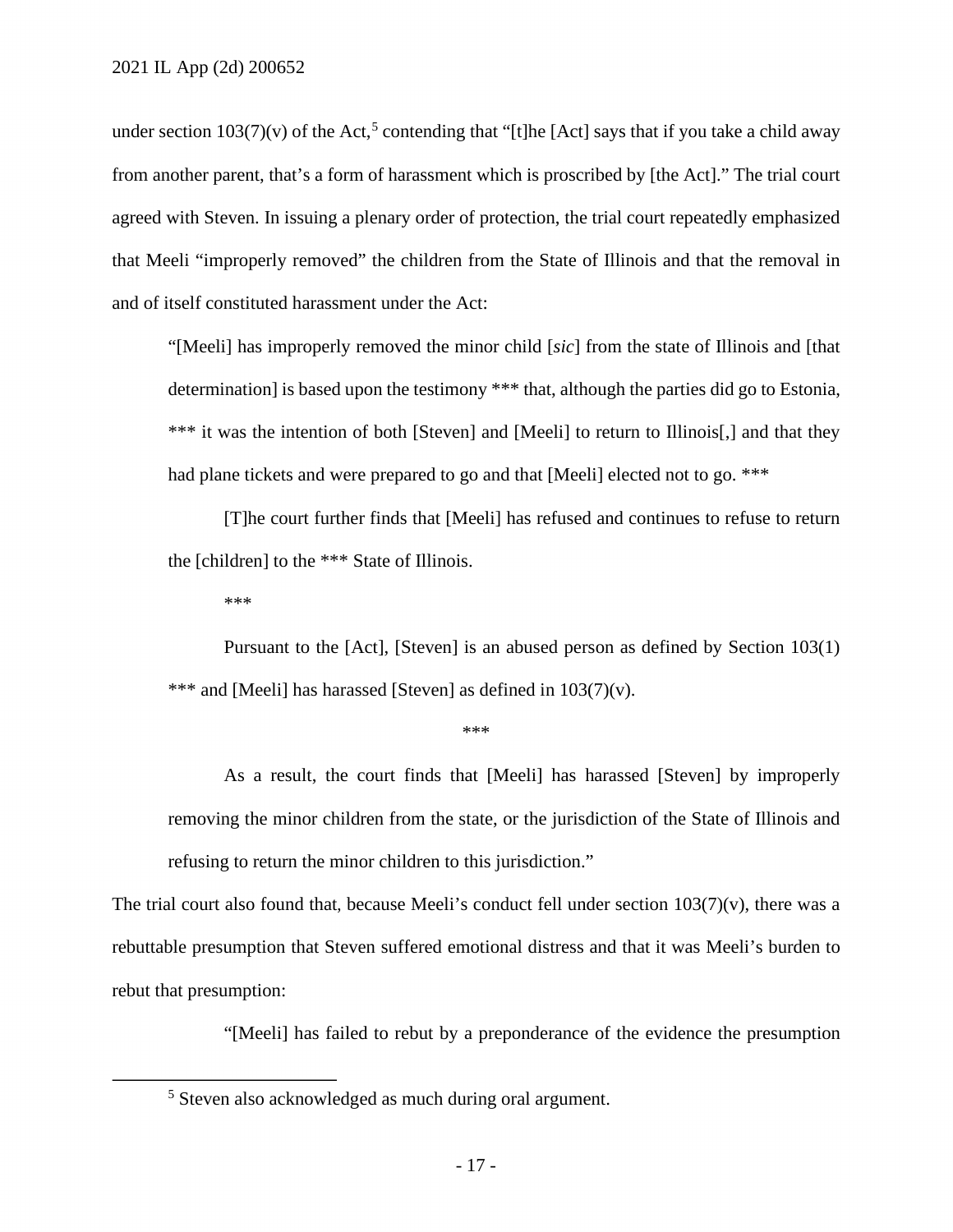that the improper removal of the children from this jurisdiction has caused and is causing emotional distress to [Steven], and again[,] pursuant to [the Act,] it is the burden of [Meeli] to rebut the presumption that there is abuse under the terms of the [A]ct."

 ¶ 46 Here, even if we were to assume that Meeli's alleged conduct did amount to an improper asserting that "[Meeli] has harassed [Steven] as defined in [section]  $103(7)(v)$ ." asserting that "[Meeli] has harassed [Steven] as defined in [section]  $103(7)(v)$ ."<br>
¶ 47 As set forth above, section 103(7)(v) of the Act provides four different types of conduct removal from the state, such an improper removal in and of itself does not fall under the language of section 103(7)(v). Therefore, Steven's argument was incorrect and the trial court erred in

 concerns the "improper[ ] conceal[ment]" of a minor child from a petitioner. *Id.* The second type Finally, the fourth type of conduct involves making "a single such threat following an actual or of domestic violence." *Id.*  that are presumed to cause emotional distress. *Id.* § 103(7)(v). The first type of described conduct of described conduct concerns repeated threats to improperly remove a petitioner's child. *Id.* The third type of conduct involves repeated threats to conceal a minor child from a petitioner. *Id.*  attempted improper removal or concealment, unless respondent was fleeing an incident or pattern

 in section 103(7)(v). Although Steven did testify that Meeli and the grandparents effectively concealed the children from him by limiting his access to them, Tarmo testified that Steven had court agreed with Meeli that "there has not been an improper concealment of the child[ren]." "A of witnesses, the weight to be given to the evidence, or the inferences to be drawn." *Best*, 223 Ill. ¶ 48 Meeli's conduct as alleged does not fall within any of the four types of conduct enumerated unbridled access to both children. After hearing both Steven's and Tarmo's testimony, the trial reviewing court will not substitute its judgment for that of the trial court regarding the credibility 2d at 350-51. Therefore, we will not disturb the trial court's finding that no concealment took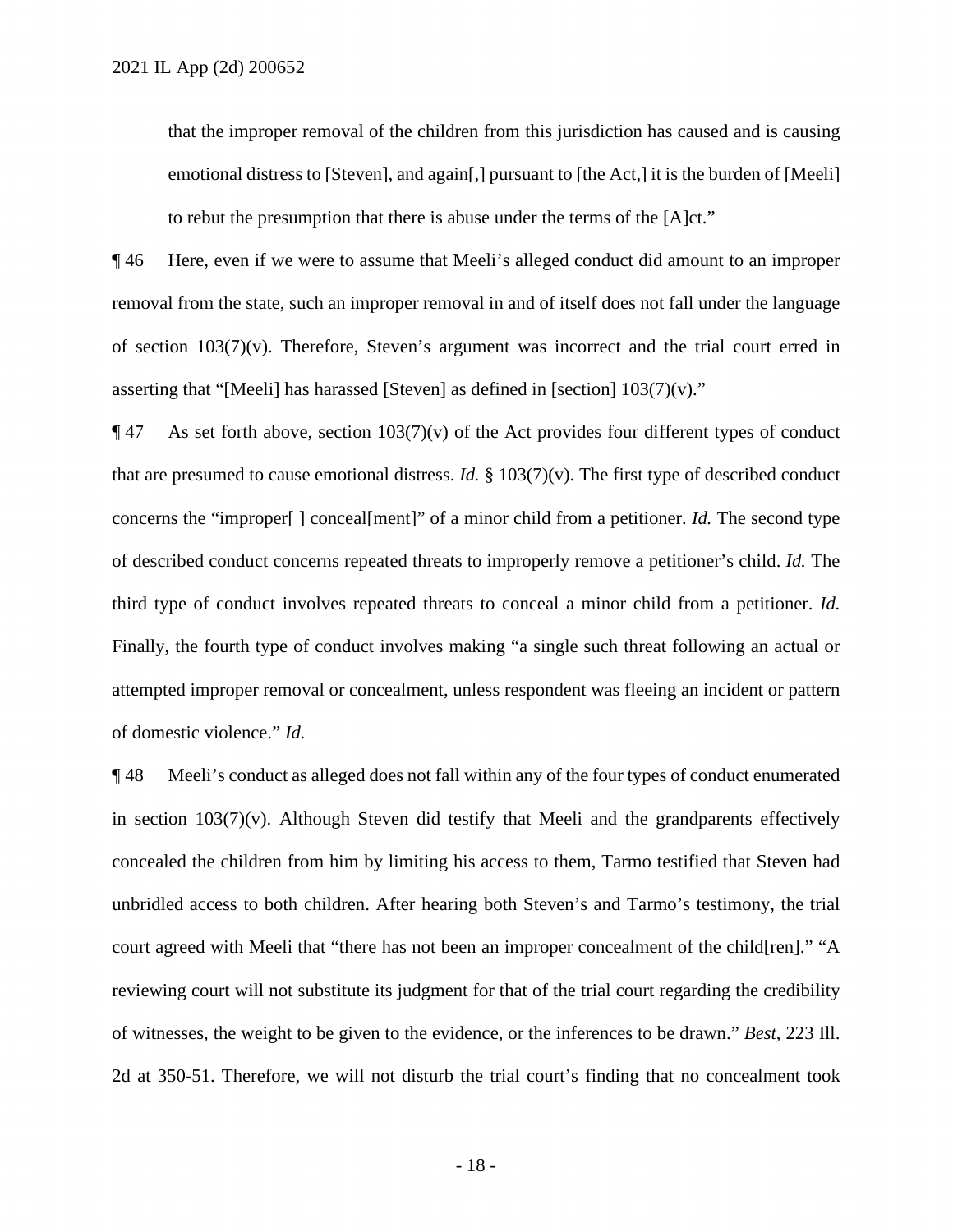place. As such, the first type of conduct detailed in section  $103(7)(v)$ —which involves the concealment of a minor child—clearly does not apply.

 ¶ 49 Furthermore, Steven makes no argument that Meeli ever *threatened* to improperly conceal or remove the children. In fact, the record rebuts such a conclusion. Steven testified that Meeli refused to "talk about anything to do with the children." Steven also repeatedly testified that he conceal the children prior to the family's January 2020 trip to Estonia. Because Steven did not allege that Meeli threatened to remove or conceal the children, the second, third, and fourth types of conduct described under section  $103(7)(v)$ —which all require threats to be made against a harassment under section 103(7)(v), Steven conceded at oral argument that none of the four types of conduct described in section 103(7)(v) included Meeli's actions. 6 Steven did not contend an was surprised by Meeli's supposed unilateral decision to withhold the children in Estonia. Clearly, if Steven was surprised by Meeli's actions, it seems unlikely that she threatened to remove or petitioner—do not apply. Despite having previously argued that Meeli's conduct constituted alternative basis of harassment either before the trial court or on appeal by arguing that Meeli's conduct satisfied the general elements of harassment set forth in section 103(7) of the Act.

<sup>&</sup>lt;sup>6</sup> Even if Meeli's conduct hypothetically did fall under section  $103(7)(v)$ , we are of harassment under section 103(7). *Id.* § 103(7). Therefore, even if Meeli's conduct fell under unconvinced that this would definitively mean that she harassed Steven. The Act specifies that the different types of conduct listed in section  $103(7)(v)$  "shall be presumed to cause emotional distress." 750 ILCS 60/103(7)(v) (West 2020). However, emotional distress is only one element section  $103(7)(v)$ , Steven would still presumably need to show the remaining elements to establish harassment under the Act.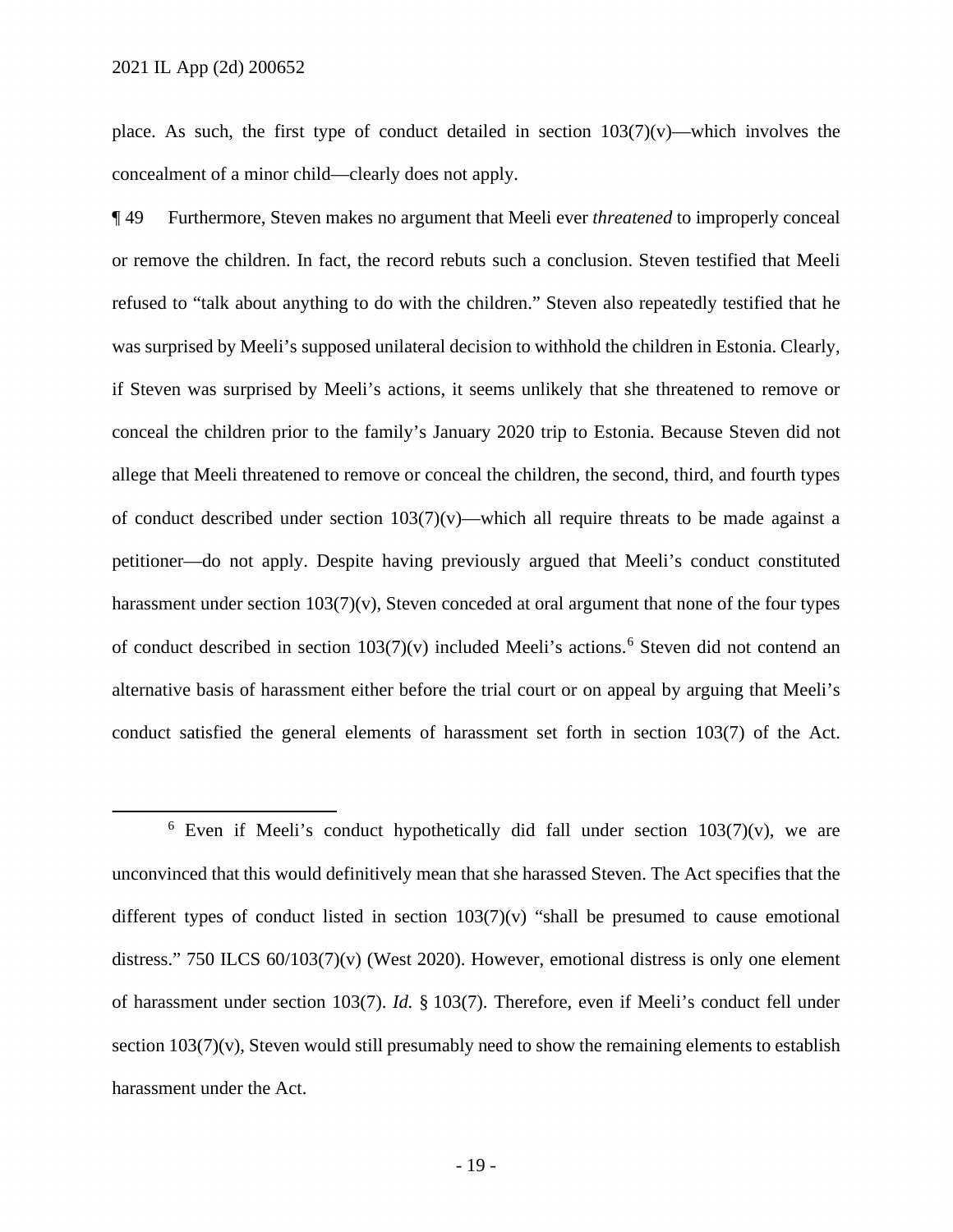Therefore, he forfeited such an argument. *Peal v. Lee*, 403 Ill. App. 3d 197, 211 (2010).

**The Secause Meeli's conduct therefore did not fall under section 103(7)(v) of the Act, the trial** court erred in finding that Meeli's conduct created a rebuttable presumption of emotional distress<sup>7</sup> and by consequently holding that "[Meeli] has harassed [Steven] as defined in  $103(7)(v)$ ." Thus, because the trial court's finding of harassment was based on an improper application of the Act and not by the evidence presented, its finding of harassment was against the manifest weight of the evidence. See *Maurissa J.B. v. Ingrida K.*, 2019 IL App (2d) 190107, ¶ 45 (holding that the trial court's finding of harassment was against the manifest weight of the evidence when it was not based on the evidence presented). Because the trial court's finding of abuse was based on the finding of harassment, it too was against the manifest weight of the evidence. 750 ILCS 60/103(1) (West 2020) (providing that "abuse" includes "harassment" as defined by the Act).

 stayed with grandparents while in Estonia, that Meeli and Steven had a disagreement while in Estonia, and that Steven left Estonia in March 2020. ¶ 51 Regardless, Steven suggests that Meeli's arguments to this point should be stricken pursuant to Rule 341. Specifically, Steven contends that "Meeli's [b]rief fails to comply with Illinois Supreme Court Rule 341 and does not provide an accurate or appropriate reference to the [r]ecord on [a]ppeal so that a counter argument may be provided." While Steven does not identify which of Meeli's allegations he is referring to, it is true that some of the factual allegations that premised Meeli's arguments lacked citations to the record. These unsupported allegations include the parties' departure date for the January 2020 trip to Estonia and the allegations that the parties

 $\frac{7}{1}$  Accordingly, the trial court also erred in shifting the burden of disproving emotional distress onto Meeli.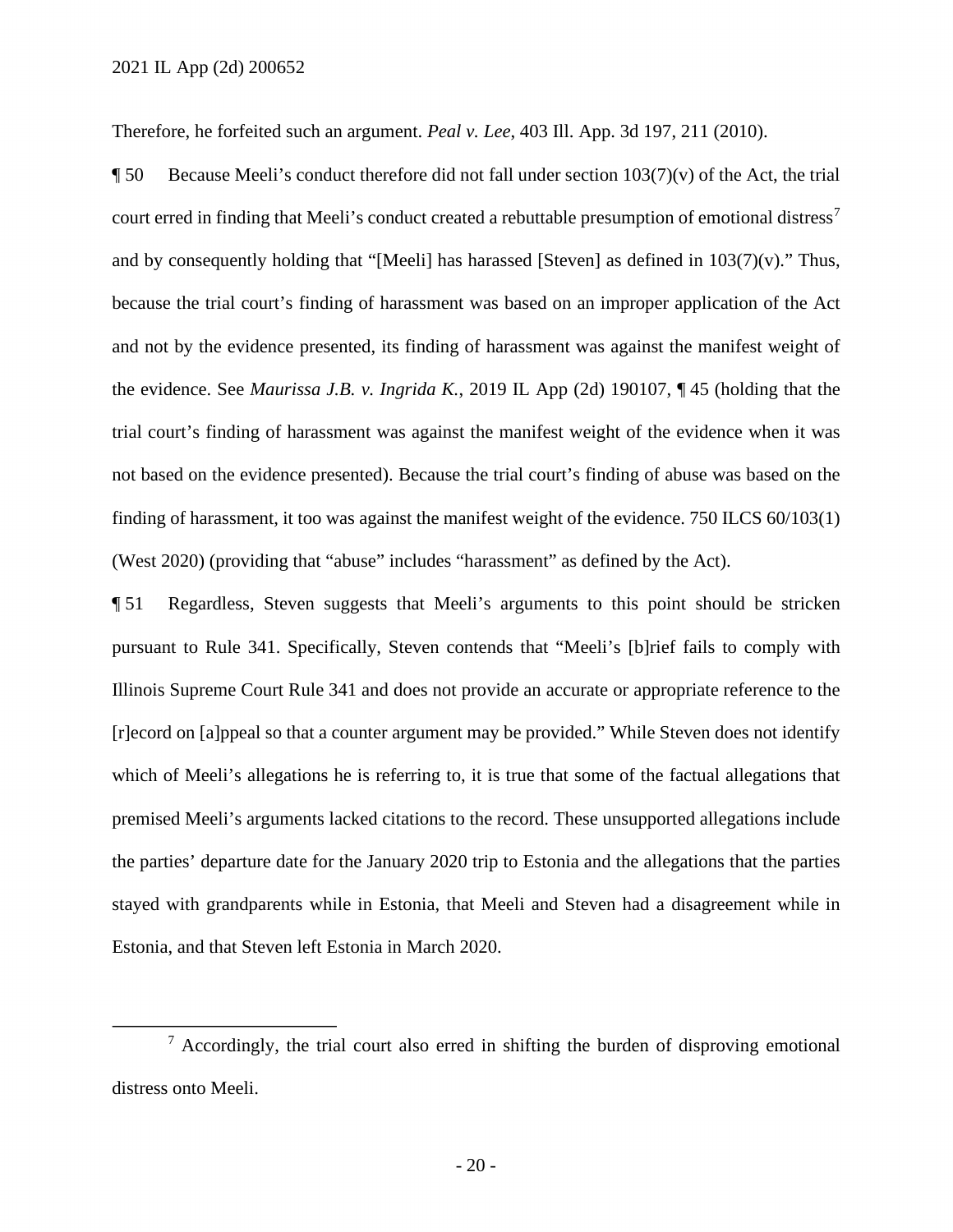example of her failure to comply with Rule 341, it seems disingenuous to suggest that her failures impeded Steven's ability to respond to her arguments. Most of the unsupported factual assertions argument considerably. Furthermore, it is obvious that Meeli and Steven had a disagreement while resulted in surprise. Because Meeli's failures to adhere to Rule 341 therefore did not prejudice ¶ 52 While Meeli's failure to provide citations for each of these factual allegations is another Steven identifies were properly supported in Steven's brief, which undercuts the force of his in Estonia, otherwise there would be no controversy between the parties culminating in this action. Therefore, all these unsupported allegations were readily known to Steven and could not have Steven or hinder our review, we will not strike her arguments.

 that Meeli forfeited any rights to appellate review by her repeated violations of the trial court's emergency orders. We disagree. In *Timke*, the trial court entered an order holding the respondent money after he had worked for 40 years.' " *Id.* The *Timke* court noted: ¶ 53 Citing *In re Marriage of Timke*, 219 Ill. App. 3d 423 (1991), Steven additionally argues in contempt for failure to comply with the petitioner's discovery demands and with orders requiring the respondent to appear in court. *Id.* at 425. At that time, the respondent departed for the Cayman Islands, telling the petitioner " '[t]hat no judge would tell him what to do with his

"Our supreme court has clearly and unmistakably held that a party who is adjudged to be in contempt of the trial court for failure to abide by its orders, and who has removed himself beyond its process and concealed himself outside the State of Illinois and seeks to attack the final decree of the court which he is defying, is not entitled to appellate relief."

*Id.* at 426.

As such, the *Timke* court decided that the respondent was not entitled to appellate review of his arguments.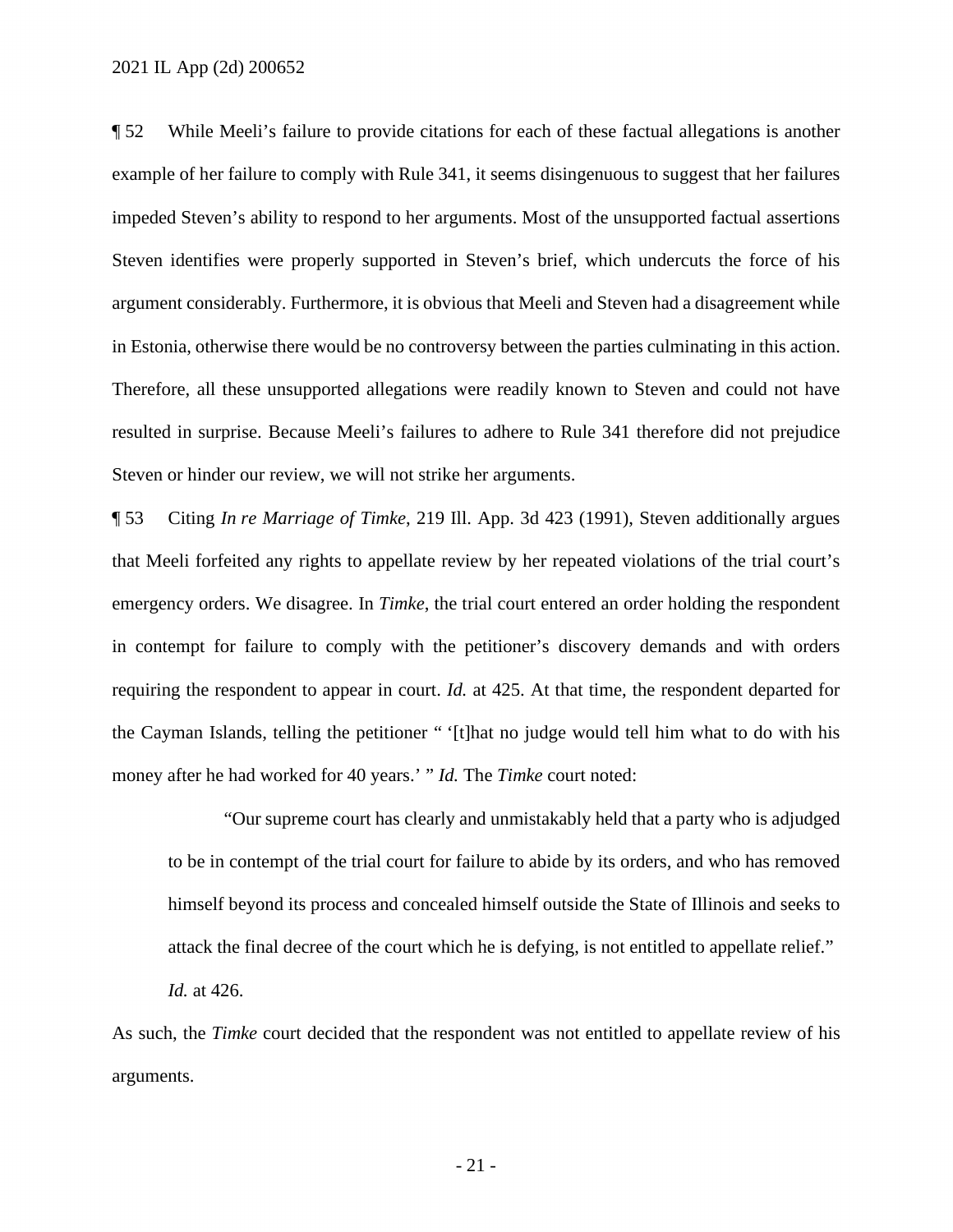¶ 54 *Timke* is easily distinguishable from this matter. There, the respondent fled Illinois in response to the trial court's contempt order. *Id.* at 425. Here, on the other hand, Meeli was outside 8, 2020, contempt order. In fact, Meeli was outside of the trial court's jurisdiction before this action commenced. Therefore, unlike the respondent in *Timke*, it cannot be said that Meeli fled the state of the trial court's jurisdiction before the court issued any of its emergency orders or its October to evade the court's jurisdiction. Additionally, because the the trial court's determination of abuse was against the manifest weight of the evidence, there was no basis under the Act for the court to order Meeli to return the children to Illinois.

 its provisions for the primary purpose of obtaining custody of a child. *Radke ex rel. Radke v. Radke*, 349 Ill. App. 3d 264, 269 (2004). Such an issue is better "resolved under the Illinois Marriage and Dissolution of Marriage Act." *Id.* ¶ 55 While Steven's failure to show harassment and abuse under the Act resolves this matter, we are nonetheless compelled to briefly address what we consider to be Steven's improper use of the Act in the underlying proceedings. The purpose behind the Act is to aid victims of domestic violence by preventing further abuse. 750 ILCS 60/102 (West 2020). One misuses the Act by using

¶ 56 During oral arguments, Steven was asked what relief he hoped to obtain through the issuance of a plenary order of protection. Eventually, he responded:

 "If I was fortunate to have this matter affirmed on appeal, and if I was fortunate enough to prevail in the pending custody proceedings, I would have a very good chance of counsel in Estonia \*\*\* securing an order from their court for custody of the children and enforcement of the Illinois decree. That's why we're here."

 Steven suggested that he had previously filed a petition under the family case but that no evidence When asked whether the pending custody proceedings were a better vehicle for Steven's claims,

- 22 -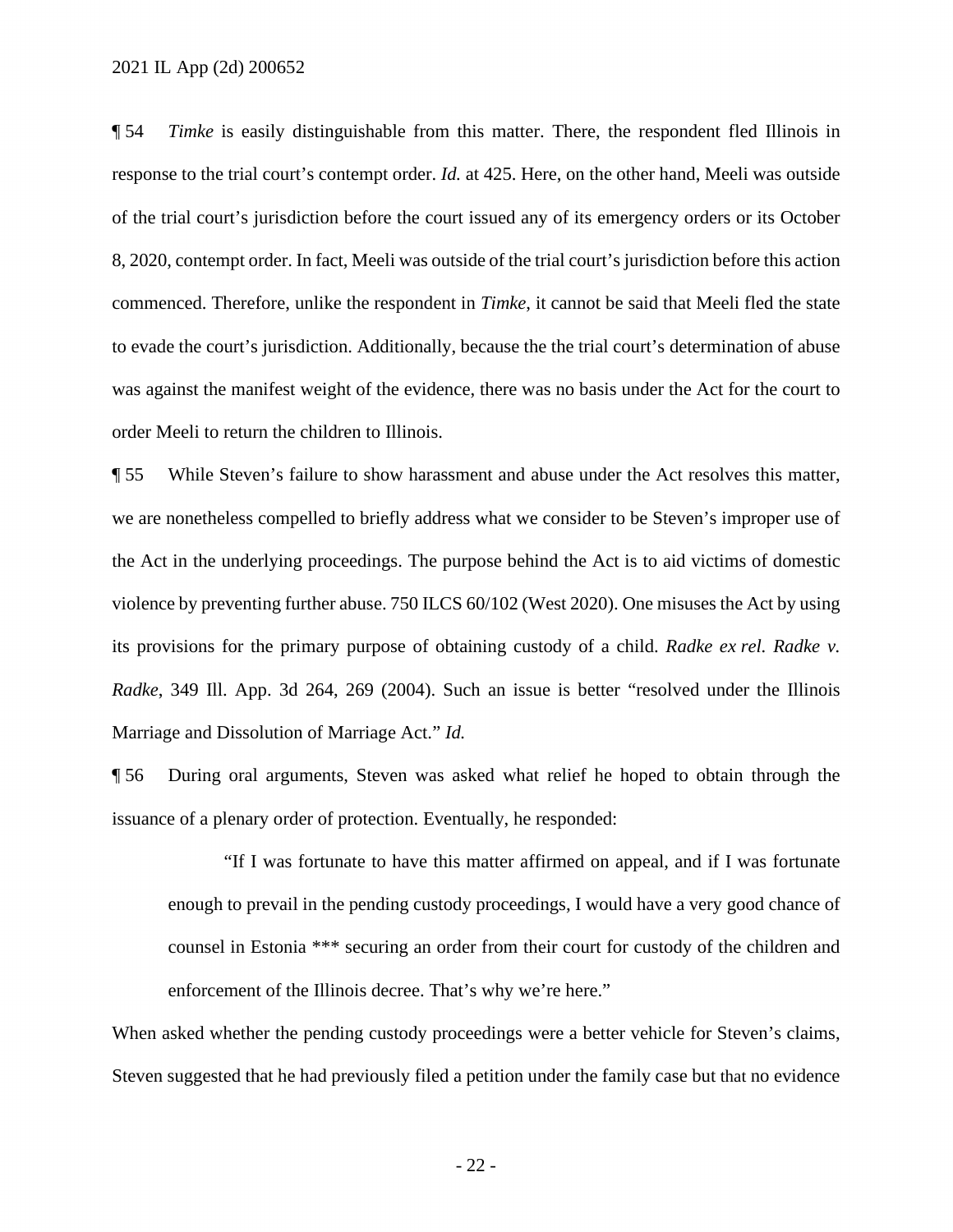was elicited "on the custody matter" and they "really didn't get to that."

**The Steven's responses plainly show that the primary motivation behind his petition for a** plenary order of protection was to obtain custody of the children. He admitted that obtaining such an order was one step that he needed to take in order to obtain a favorable custody determination in Estonia. He further admitted that he used the Act's provisions to advance his claims, because the family case remained stagnant before the trial court. For these reasons, Steven has misused the Act, and such a misapplication should not be rewarded through the issuance of a plenary order of protection.

 ¶ 58 For all of these reasons, we agree with Meeli that Steven failed to show abuse under the had no basis to either enter the October 8, 2020, order holding Meeli in contempt for failing to return the children or issue a writ of body attachment against her. Therefore, we vacate those orders Act. Consequently, we reverse the trial court's issuance of a plenary order of protection. Similarly, because the court's findings of abuse were against the manifest weight of the evidence, the court as well.

#### ¶ 59 III. CONCLUSION

¶ 60 For the reasons stated, we reverse the judgment of the circuit court of Kendall County.

¶ 61 Reversed.